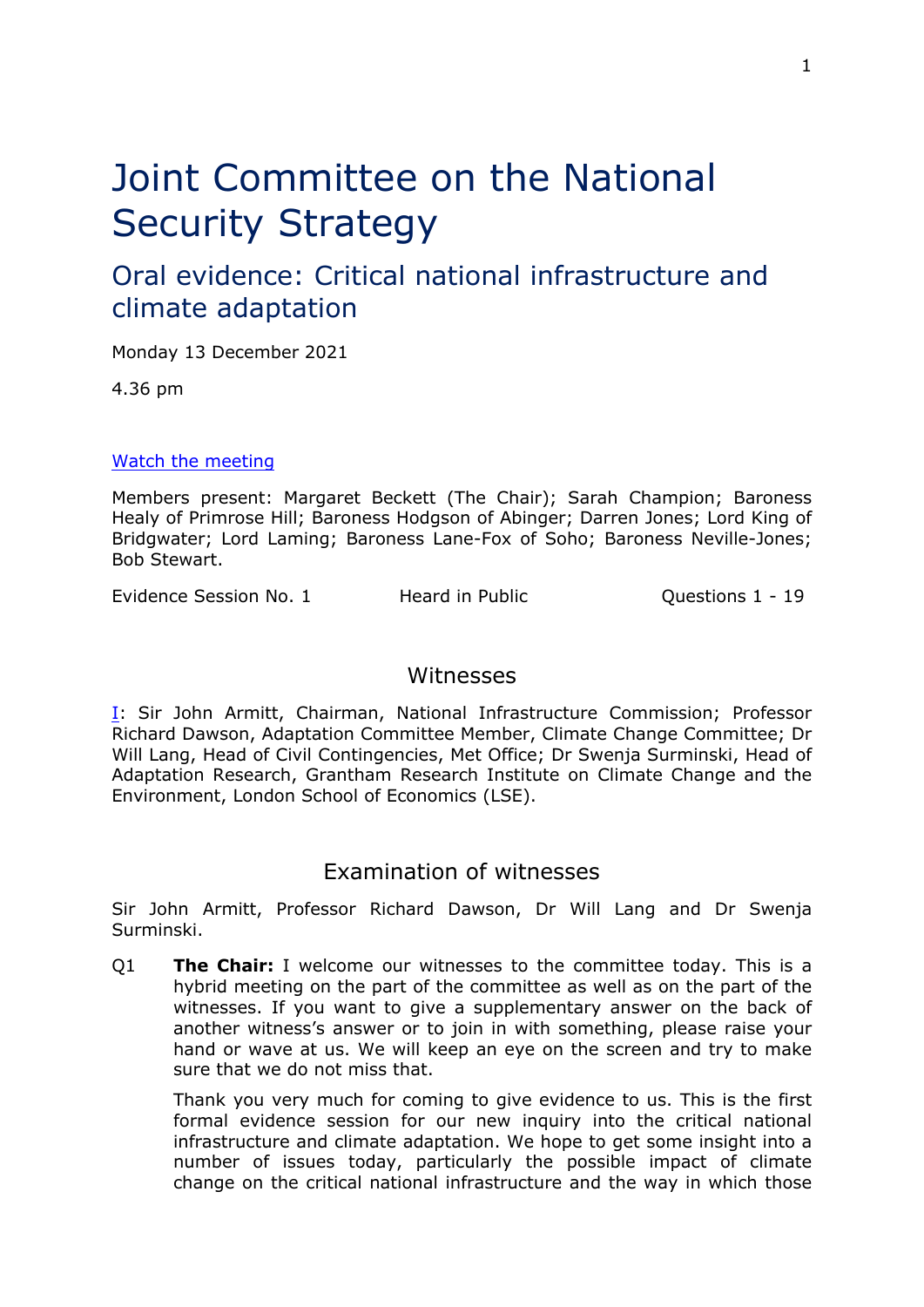risks are being managed, whether by the Government, regulators or individual operators of infrastructure. That is our approach.

We are looking for an understanding of how we stand with resilience and business continuity for these key areas of national life. Fortuitously, although unfortunately, we had a very good example recently in the impact of Storm Arwen. One can see that that shocked a lot of people in this country. People will not have been surprised by it having such an impact but by the sheer scale of the impact and the length of time it has been taking to respond to it and deal with it. That one event on its own reaffirms the questions that we have to have about the resilience of our power network to extreme weather.

How typical do you think Storm Arwen was, what will we face in the future, and do you have any indication of how frequent you might expect such events to be? Dr Lang.

*Dr Will Lang:* Good afternoon. I am the head of civil contingency services at the Met Office. That means that I lead on our national severe weather warning service and our general advice on severe weather to government and the wider resilience community.

My background is in operational weather forecasting. That is very much the day-to-day weather concerns such as the recent storms but also things like flooding and summer heatwaves. I represent the Met Office at things like lead government department meetings and at COBRA for weather events. Increasingly, climate change is having an effect on those shorter time concerns.

Some brief words about the Met Office. We are the national meteorological service of the UK. Our purpose is to help people make decisions to stay safe and thrive. We are a public sector research establishment and an agency of the Department for Business, Energy and Industrial Strategy. We deliver the public weather service on behalf of government, so we deliver weather warnings and support to resilience that we mentioned. We also work closely with other partners on related natural hazards. We work, for example, with the Environment Agency in our joint flood forecasting centre on flood risk. We cover both weather and climate. The Met Office Hadley Centre provides services and the underlying science on climate change to government and industry.

I will get to your point about Storm Arwen and how unusual that might have been. Storm Arwen was on 26 and 27 November. It was the first Met Office red warning for wind since Storm Gertrude in 2016. In a big storm like Storm Arwen we will usually see winds of 70 miles an hour or so across many parts of the UK, and events like that are not that uncommon on a UK scale, the last being Storm Ciara in February 2020.

However, what was different about Arwen was where it happened. A wind gust of 98 miles an hour was recorded at Brizlee Wood in Northumberland. That is exceptional for north-eastern parts of the UK north-east England and east Scotland. It is much more usual to have the strongest winds in the west of the UK. Indeed, we saw gusts of 70 to 80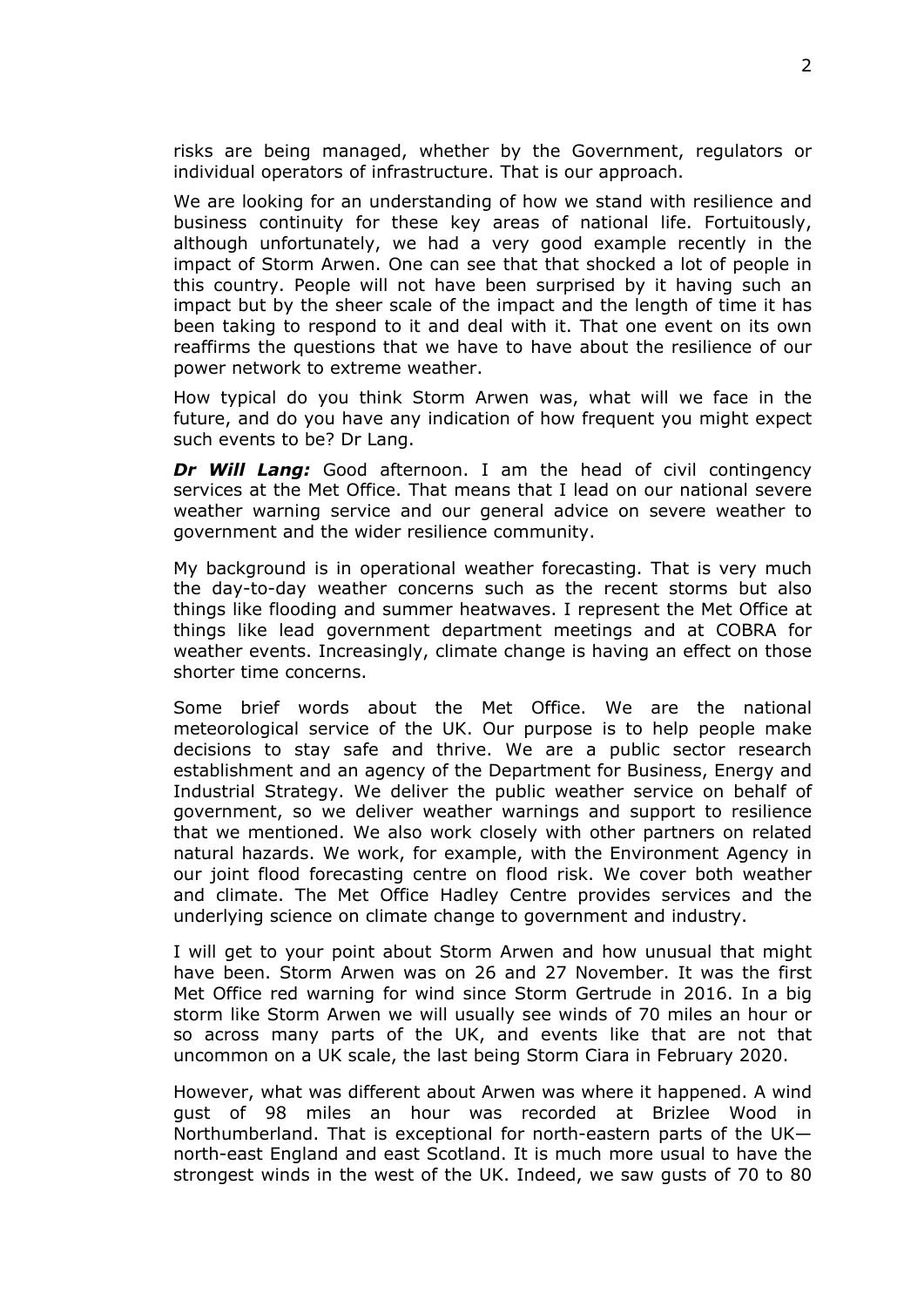miles an hour only last night across the far north-west and extreme north of Scotland, which had little effect. It happened in an area that was more unusual and perhaps more vulnerable to the impact. No doubt the unusual northerly wind direction related to Storm Arwen rather than to the usual westerlies tended to exacerbate the impacts.

It is worth noting that if Arwen had occurred a week earlier or a week later, it would have coincided with spring tides rather than the neap tides that it coincided with. If that had happened, we could have also seen some serious coastal flooding problems. I hope that sets the scene.

**The Chair:** Yes, it does. Dr Lang, and anyone else who wants to join in, what are the key lessons that we should learn, first, from the impact, and, secondly, from the potential impact if, as you say, it had coincided with strong tides?

*Dr Will Lang:* I will see if any of my colleagues wish to come in first.

**The Chair:** I was thinking about the lessons that CNI operators or public bodies ought to take away from what we have seen.

*Sir John Armitt:* I am chair of the National Infrastructure Commission. Our job is to look forward 25 to 30 years and assess the infrastructure needs across the country and across the six key physical types of infrastructure. Energy is a primary one. The others are flood defence, which has just cropped up in the conversation, water supply, digital, and transport.

The reality is that we recognise that these extreme events will occur. Therefore the operators recognise that and the regulator will recognise that. There needs to be a degree of preparedness. You probably cannot prepare for the absolute extreme, because that will occur so infrequently, but fundamentally you have to assess how frequently these high-risk events will occur and what their impact will be. In a sense, it is the classic risk assessment of your low-probability but high-impact events and how you prepare for those.

The National Infrastructure Commission recently said in a report on resilience which the Government asked us to produce that the starting point should be that the Government establish what standards they expect. That would have to be done with industry, clearly. That becomes what standards the public expect and what level of resilience we regard as adequate and are prepared to live with, and that will carry a cost.

Fundamentally, it is about what standard you are prepared to meet, and to what extent the regulator can see that the companies have put protective mechanisms in place for that and have stress-tested those mechanisms regularly to ensure that they will be able to maintain a service in those circumstances.

**The Chair:** Thank you. Professor Dawson.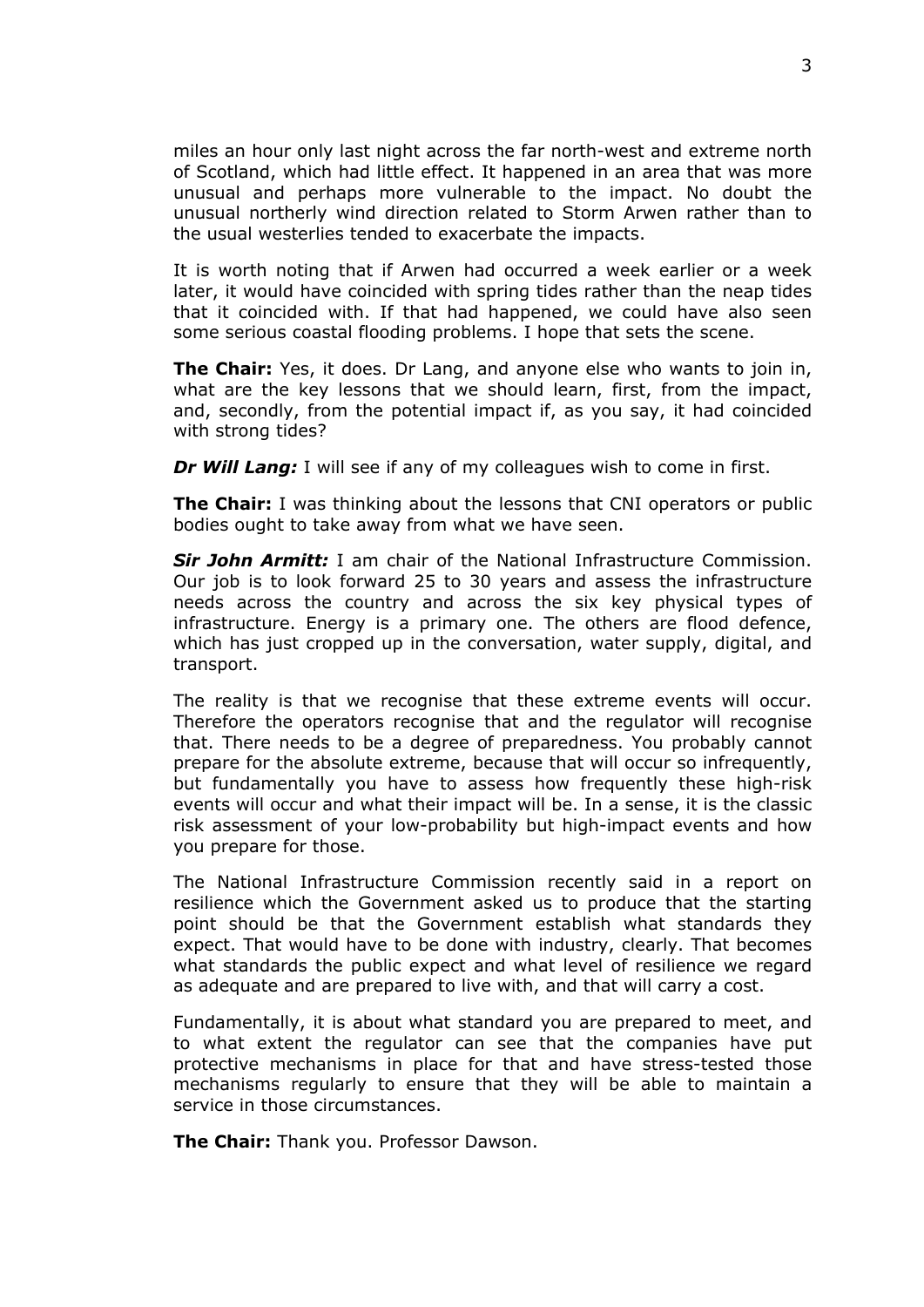*Professor Richard Dawson:* Thank you. I am based at Newcastle University, about 30 miles south of Brislee Wood, which Will mentioned, where the highest wind gust was recorded. I am also a member of the Adaptation Committee of the Climate Change Committee, so I am an independent adviser to government on climate change policy.

We saw some substantial impacts with Arwen. The one that we have heard most about is the wind bringing down the powerlines. It was also a snowfall event, and many powerlines experienced icing, too. This all added to the general challenge of response. Furthermore—and I know a number of people who this happened to—the loss of that power did not just stop people being able to switch on their lights. It led to loss of heat, loss of water supply in some areas, and loss of all communications—here, we are talking about loss of mobile communications and landline communications, the latter being a result of switching of some of the old copper phone lines to a purely digital service in some rural areas.

One of the big lessons for me was that it exposed the increased interconnectivity between our infrastructures. It is not just about power any more, it is not just about electricity, but about all the services that support and back up. As we transition our infrastructure to a net-zero, reduced carbon emissions setting, we have to ensure that we do that in a way that does not enhance these challenges and that we are mindful of this increased reliance on electricity for powering all these critical services.

**The Chair:** Dr Lang, you were nodding. Do you want to add anything?

*Dr Will Lang:* Just the same comment that I had written down about the interconnectivity risk and taking a holistic approach, seeing them all in the round. Previously we might have considered risk too separately and in isolation, and we have realised that that this not the way the world works any more.

**The Chair:** I well remember those points being made when I was supposed to be in charge of responding to the Millennium Bug. Everybody you asked said that they could provide continuity of service, provided that all the others were working.

Q2 **Lord King of Bridgwater:** There is a considerable development, Dr Lang, in the performance of weather forecasting. The sense is that it gets steadily more accurate, but does it get steadily better at forecasting further ahead? Is there an increase in advance warnings that can make it possible to take some steps to prevent the worst damage?

*Dr Will Lang:* That is a very good question. The big Atlantic storms have been at the forefront of Met Office science research probably since 1987, since the Great Storm, and we have put a lot of effort into that. One of the things that we do well, not just here in the Met Office but around the world, is identify big storms developing several days out, and the potential for impacts has progressed over the last 10 or 20 years or so.

**Lord King of Bridgwater:** When did you spot Arwen coming?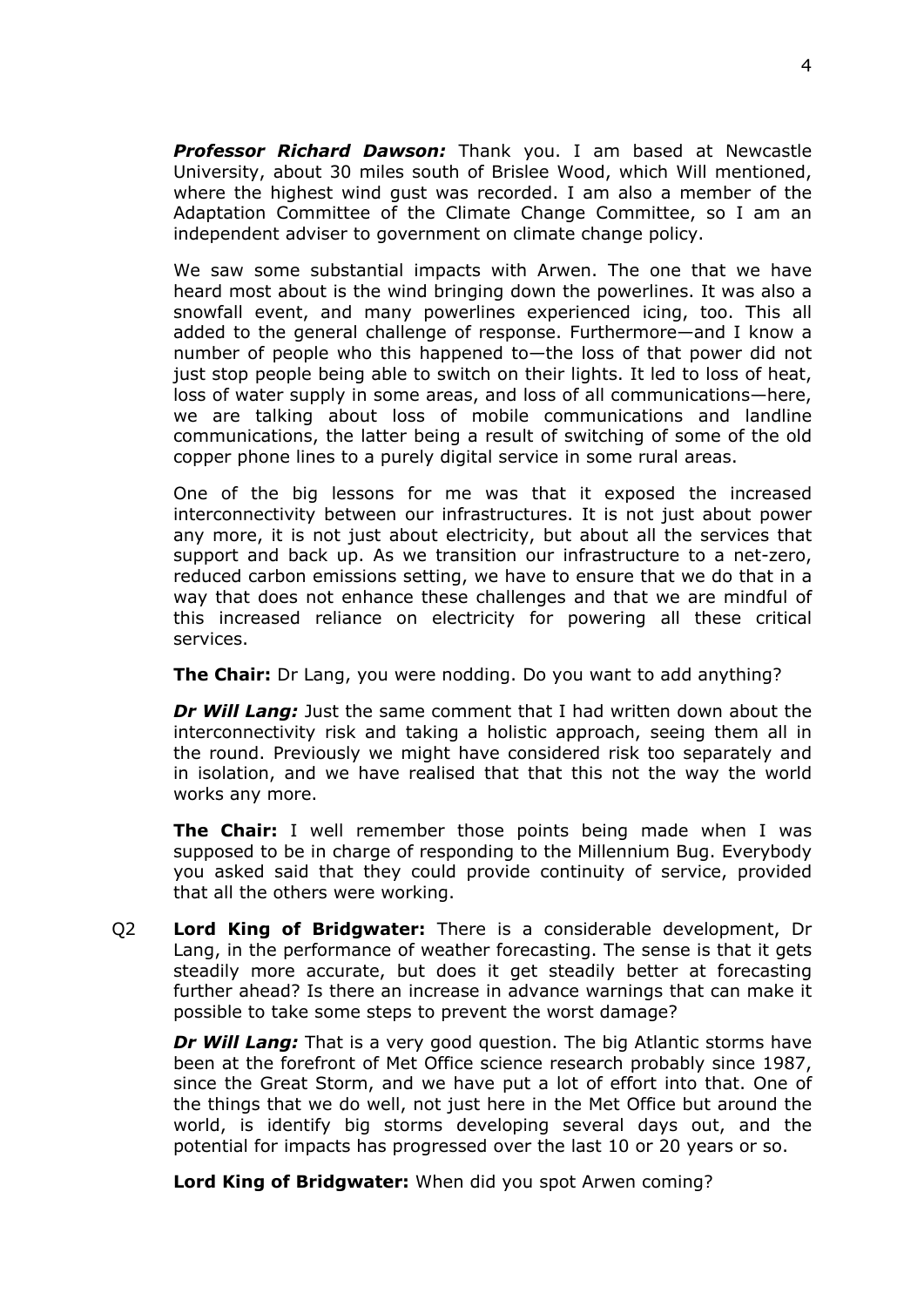*Dr Will Lang:* We were able to start to talk about a potential development at the beginning of the week when it occurred. We put the warnings out initially on the Tuesday. At that stage, it was not clear exactly where the strongest winds were going to affect. We knew that it was going to be somewhere in Scotland, but it could have been the north-west side or the north-east side. In the two days before that, we started to ramp up our warnings. We issued a few amber warnings and then the eventual red warning, when we were able to highlight this area of particular risk in an area that is not used to getting winds of that strength.

**Lord King of Bridgwater:** When did the red warning go out? How soon?

*Dr Will Lang:* On the Friday morning.

**Lord King of Bridgwater:** How many hours before the event?

*Dr Will Lang:* I cannot quite remember the timings now. I will have to clarify that, but it was a good few hours. It was in the order of 12 hours or more.

**The Chair:** Dr Surminski, I think you were about to come in when Lord King wanted to intervene.

*Dr Swenja Surminski:* Thank you very much and good afternoon. I am the Head of Adaptation Research at the Grantham Research Institute at the London School of Economics. I was also author of the business chapter of the *UK Climate Change Risk Assessment*.

I want to reiterate, and Storm Arwen underlined this, that what we are experiencing and what we will see more often with climate change is what we can call a closed cycle of extreme events. Some of these communities experienced flooding just when they got their power back, and they were impacted on.

When we talk about infrastructure, the infrastructure providers are one thing, but it is also about the infrastructure users—the local councils, a whole range of stakeholders, that also need to receive that information and know what to do. Unfortunately, this is where really good forecasting can only go as far as what we then do with the information. That is a really important lesson, which unfortunately we see after flash floods, when we have actual warnings. Do individuals, businesses, the local councils know what to do, and do they have the resources and the skills to act? That is an important point in our Resilience Strategy.

**Baroness Neville-Jones:** Do they get informed? It is all very well having a network for warnings inside government or government departments, even inside local councils, but are you happy with the warnings that go out to the wider communities, which themselves need to take precautions and put up hoardings or sandbags or whatever it is? Does that work properly?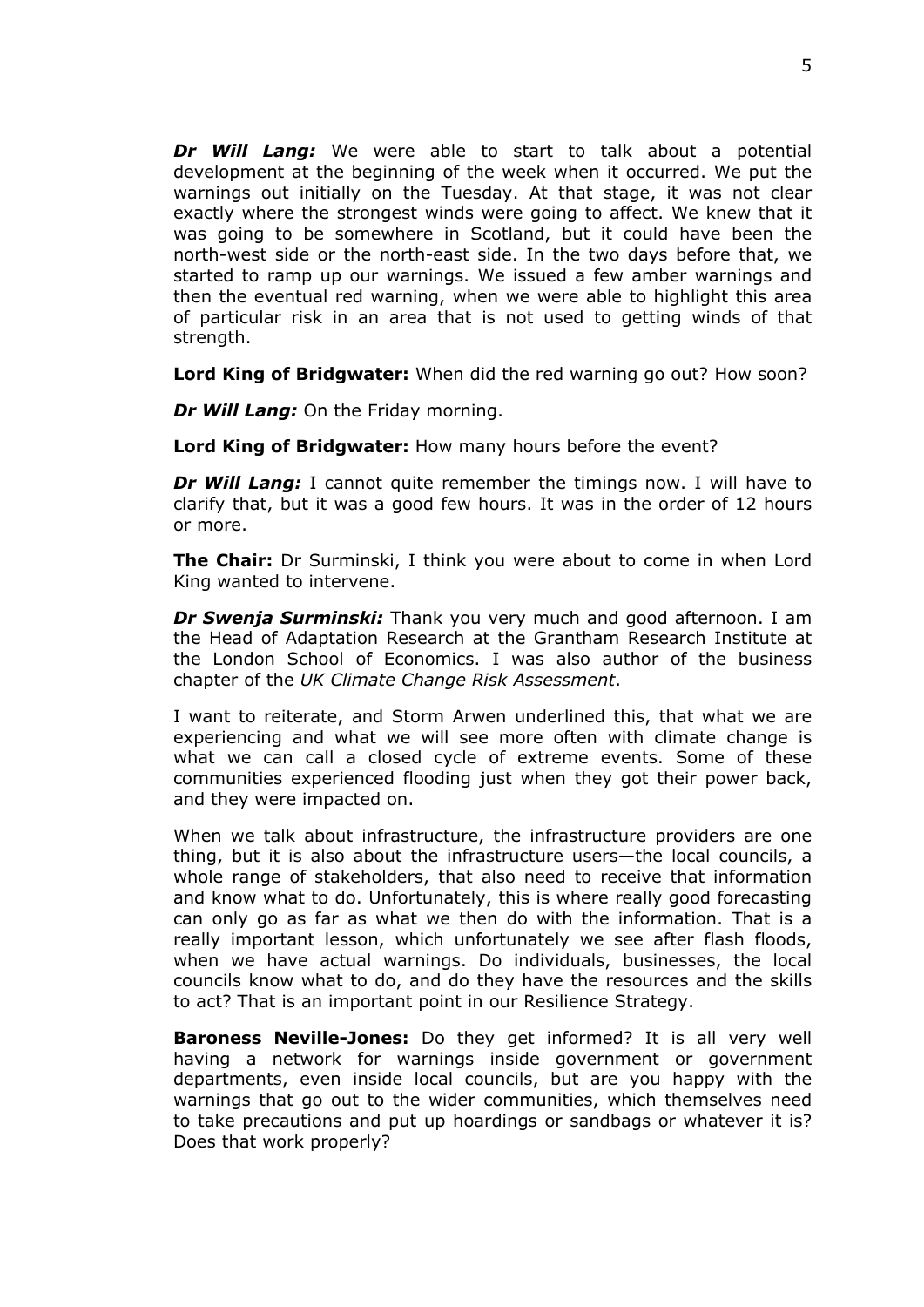*Dr Swenja Surminski:* We see on the flooding site that more and more people are signed up to flood warnings and receive information, but what can they do then? Do they know what it means, where to go and how to behave, and do they receive the support? I do a lot of work with SMEs, and I think that receiving a warning is one thing, but taking action and having a plan ready is another. That is where we see big gaps.

**Baroness Neville-Jones:** Being signed up should mean something.

Q3 **Lord Laming:** My questions follow on very well from that initial discussion. I will address my first question to Professor Dawson, because he has indicated that he is a member of the Adaptation Committee. It is to do with the long lifespan of infrastructure—we all know that it has a very long lifespan—compared with the relative speed with which the climate is changing. Is this being addressed?

*Professor Richard Dawson:* Thank you. That is an excellent question. If you do not mind, I will start with some general context from our most recent *Climate Change Risk Assessment*, which was published this summer, so not that long ago. We publish these risk assessments every five years, and our latest risk assessment said that our infrastructure is not yet ready or well adapted for 2-degrees sea warming. This refers to the global mean warming temperatures that we hear about and which we heard a lot about during COP 26 and so on. You will recall that, even after the commitments at that summit, our expectation is that we will exceed that level of warming. We are not ready for 2 degrees, and we are still likely on course to exceed that at the moment.

Our risk assessment looked across 60 risks in multiple sectors. Those that we identified as the priority risks to infrastructure were: network cascading failures, along the lines that I alluded to earlier; coastal river and surface-water flooding—we heard about a near miss on the coast during Arwen; disruption to transport from slope and embankment failure; disruption to transport from temperature extremes of the heatwaves and the cold; risk to public water supplies from reduced water availability; and risks to business from disruption to supply chains, as Dr Surminski just mentioned.

Overall, in the last five years, our assessment showed that that risk has increased, partly as a result of our improved understanding of how climate change is changing but also because of an adaptation gap in that our actions to adapt are not quite keeping up with that accelerating risk.

On your point about the long lifetime of infrastructure, as we are putting things in the ground that in some cases may be expected to last 50 to 100 years, we absolutely have to ensure that we are designing for the future climate. It is important to recognise that some of the actions that we put in will limit risks but they will not entirely disappear, as we have already built in flood plains and we have infrastructure that we are unlikely to dismantle entirely and rebuild in some other configuration.

**Lord Laming:** Thank you. Sir John, do you agree? If so, could you say a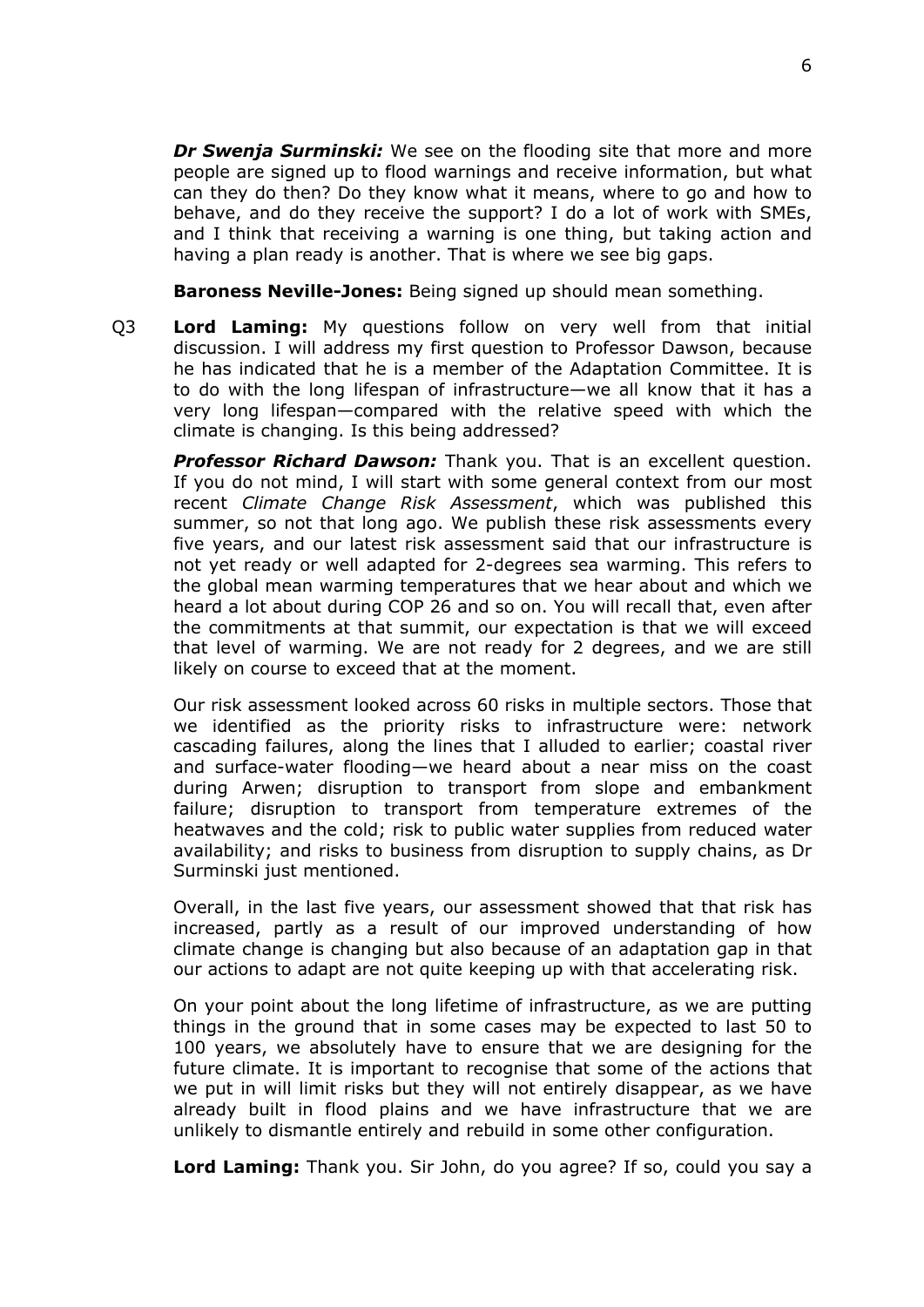bit about what risks are being generated by this difference in lifespan?

*Sir John Armitt:* Yes, thank you. We carry out our long-term assessments every five years, which we are required to do by Parliament, and we report every five years. It is interesting that the regulators set the financial parameters for the operators every five years and Parliament is re-elected every four or five years. We have a five-yearly cycle in which we have the opportunity to address this. We can look out and say that there will be a 1.5 degree temperature rise, or maybe more, by 2050, but what do we do as a consequence?

Sea level rises are perhaps a relatively more straightforward thing to measure, and it is therefore relatively more straightforward to set in place the investments that are needed to deal with that. You can deal with that in different ways. It is not just about raising barriers. It can be about floodplains, about the acceptance of sacrificial areas of the coast where you will not be able to do anything about it. You can draw up that long-term plan.

We have argued that every five years one needs to take the latest evidence on board and readdress that, and clearly set out what is expected during the next five years. It is a challenge with the long-term infrastructure assets. They are typically designed for a lifecycle of anything from 50 to 70 years, which would be a more normal lifecycle for most infrastructure assets, and they take 10 years or more to plan. It can be 15 years from the time when you conceive something to the time when any substantial piece of infrastructure is completed. In a sense, your decision about whether it is the right one or the wrong one is foisted on you, but once you set off on your journey to deliver, the parameters are set. There needs to be a constant revisit. The Government need to recognise that perhaps they should set new standards as circumstances change.

To resist all this, the public will have to pay for it. Therefore, there is always the underlying issue as to what we think we can afford to pay, what we are prepared to pay, and the level of tolerance that we have for failures. We probably do not expect to be protected against absolutely every instance. It would be interesting if this debate were taking place in America today. What do we do, what could we do, about those sorts of tornadoes, and how would you design against them? There will be limits, and we have to find the right balance between what we as a society are prepared to accept, what we are prepared to pay and what can be delivered in a sensible timeframe.

**Lord Laming:** The tornadoes are a vivid illustration of the degree of risk that we are having to face. I imagine that you would agree.

*Sir John Armitt:* Absolutely.

Q4 **Lord Laming:** The committee would be grateful to be advised by the witnesses as to whether we are right in thinking that the degree of risk is getting greater because of the difference in timespan between the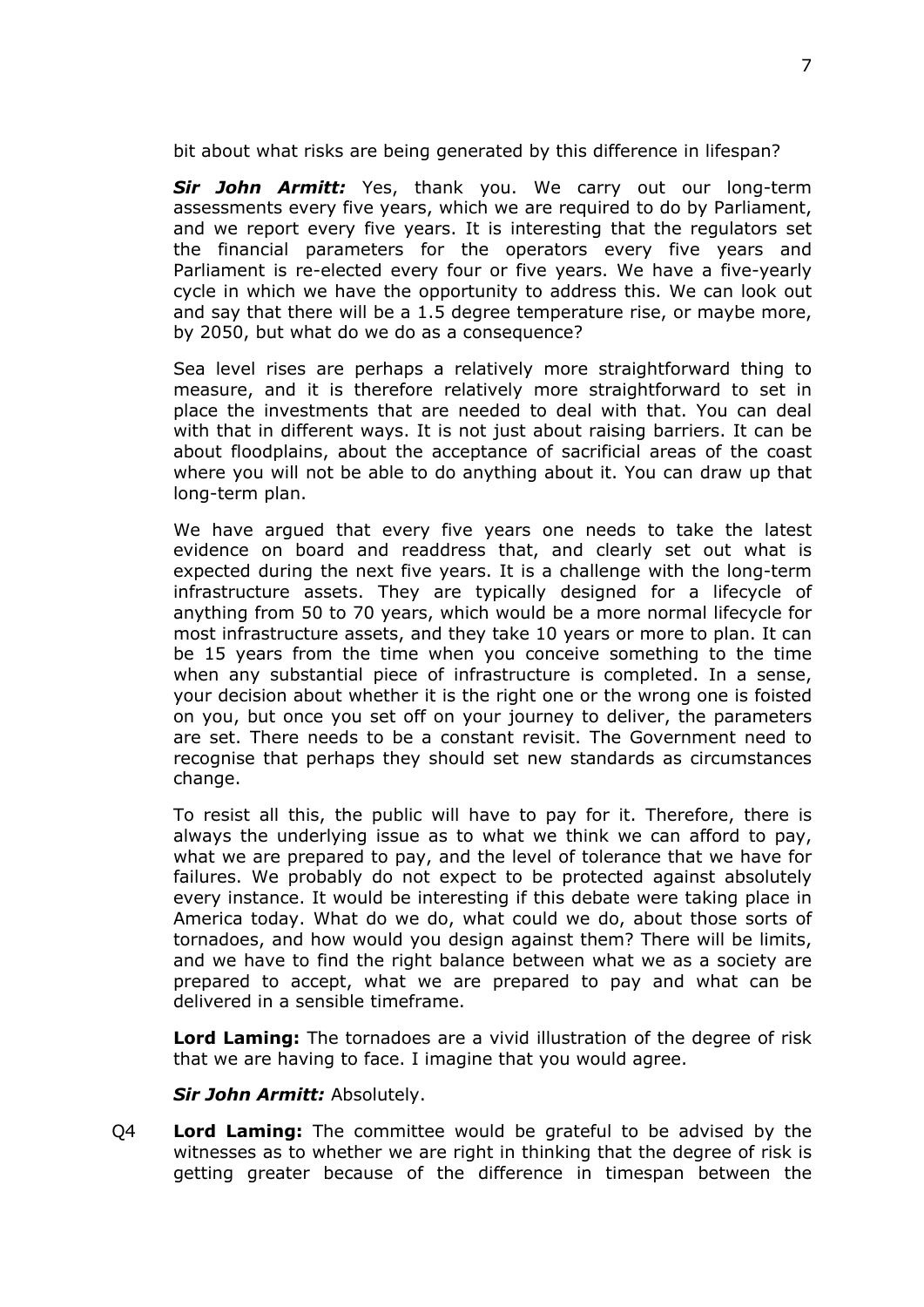infrastructure and the climate change. Are we facing greater risk than we have done hitherto, and is it something that we ought to be taking very seriously indeed?

**Sir John Armitt:** It is something, clearly. It would seem to be an interesting contradiction that we are designing for a very long time but the rate of change has accelerated. Given that the rate of change is accelerating, what do you do? Do you say that we have to be more adaptive and more flexible in our solutions? A very simple one would be to ensure that you design a sea defence or a flood-defence barrier in such a way that it can be relatively easily changed and increased in height as you see the changing parameters in the future.

At the moment, in the Thames Estuary, there are presumptions made about the point in time at which it is believed that another Thames barrier may need to be seriously considered and then built. On the current forecast, 2050 is the point in time at which that needs to be very seriously considered, and then built in the 10, 15, 20 years after that. Circumstances in the next 10 years may be such that that date has to be brought forward, so in a sense one has to be constantly measuring on the alerts and forecasting. Some of my colleagues here today, who are more expert in this than I am, would be the ones saying, "Here are some forecasts that need to change the infrastructure plans" and for government to work with the regulators and the various companies to deliver that.

**Lord Laming:** To what extent do you think the operators are mindful of these risks and are doing something about it, rather than thinking, as you have just said, of 2050, which seems to me to be a terribly long way off? We have had examples, as the Chair has indicated, in just the last few weeks. That seems to me—I may be wrong—to require quicker action than 2050.

*Sir John Armitt:* It is not an operator that has that particular ball in its court; it is the Environment Agency. Every private sector company, as a matter of course, does regular analysis of the key risks that are facing the business. The company providing the water supply, or telecoms, or electric energy systems will do that and will assess all those risks.

The real challenge is the lower-probability but very high-impact risks that appear up in the top right-hand corner in bright red. You ask, "What is the impact of that on our business, our reputation, our customers, and how are we going to deal with it?" Pretty well all utility companies are looking over their shoulders at the regulator, who will also be taking a view on that.

You could argue, and some do, that for the last 20 or 30 years the regulator's key focus has been on making sure that these guys are superefficient and are keeping their costs down. There is growing recognition that considerable attention needs to be given to their investment programmes in the future and what they are doing to ensure the resilience of their systems.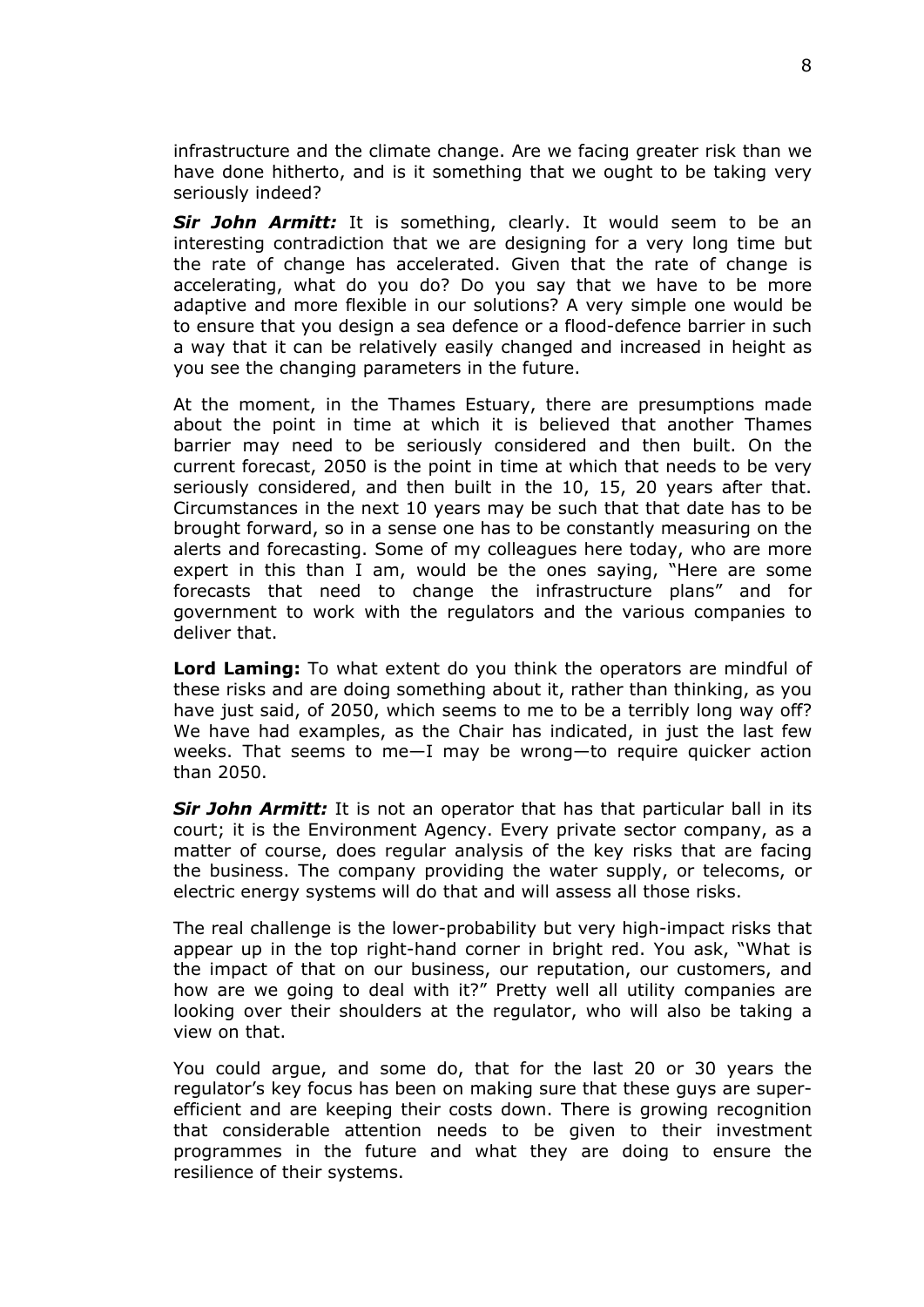Q5 **Baroness Neville-Jones:** What confidence do you have in the low probability, given that a lot of this ranking is based on historic record? It seems to me that if climate is changing, the likelihood of low probability is not going to be so low. How do you take the impact of recent events into account in assessing probabilities?

*Sir John Armitt:* I would argue that you can only take the best information that is available at the time. As a company you would be looking to organisations like the Met Office, and sitting down with its experts and taking its interpretations of the views looking forward. There is a host of people with views and a whole variety of experts who any organisation can sit down with. You choose the ones who you particularly want to take note of. Your own experts, your own risk assessors, will be doing much the same as an insurance company, which looks at all the risks and at the best data and information available to it, as to the changes that you are likely to face in the next three to five years. That would be typical for most companies. These are very long-term decisions for somebody who is a major owner of an asset that has a lifecycle of 60 years and takes maybe 10 years to build.

**The Chair:** The insurance companies have been in the forefront of this.

*Professor Richard Dawson:* I completely agree with Sir John, but I would add another element: stress testing. We have to look at plausible scenarios that we might not be able to ascribe probabilities to but that we know could happen. That allows us to look at things that we may not have seen before.

*Dr Will Lang:* A key source of information is the Met Office's UK climate predictions. The headlines from that, alongside warmer and wetter winters and hotter and drier summers, is that we see an increase in the frequency and intensity of extremes. We are right that these will probably remain high impact, low probability, but that probability is increasing. We can see that through all the recent events, not just the recent tragic tornadoes. There were a whole host of severe catastrophic events throughout the world this year.

Q6 **Baroness Healy of Primrose Hill:** I think all the witnesses agree that things will probably get worse more quickly, but recent research suggests that we may be closer than we had hoped to key tipping points in climate change, such as changes to the Gulf Stream. To what extent can we expect our infrastructure providers to prepare for the more drastic potential effects of climate change in the long term, and even in the short term? Without further action by the Government, or by regulators, or by the critical national infrastructure providers to improve resilience to climate change, what sort of incidents could you expect to occur by 2030, and how do we counter short-termism in this situation? You will all probably have something to say on that, so I should start with Dr Surminski.

*Dr Swenja Surminski:* Yes, there is a general problem with climate change, because we all fall into the trap of seeing climate change as a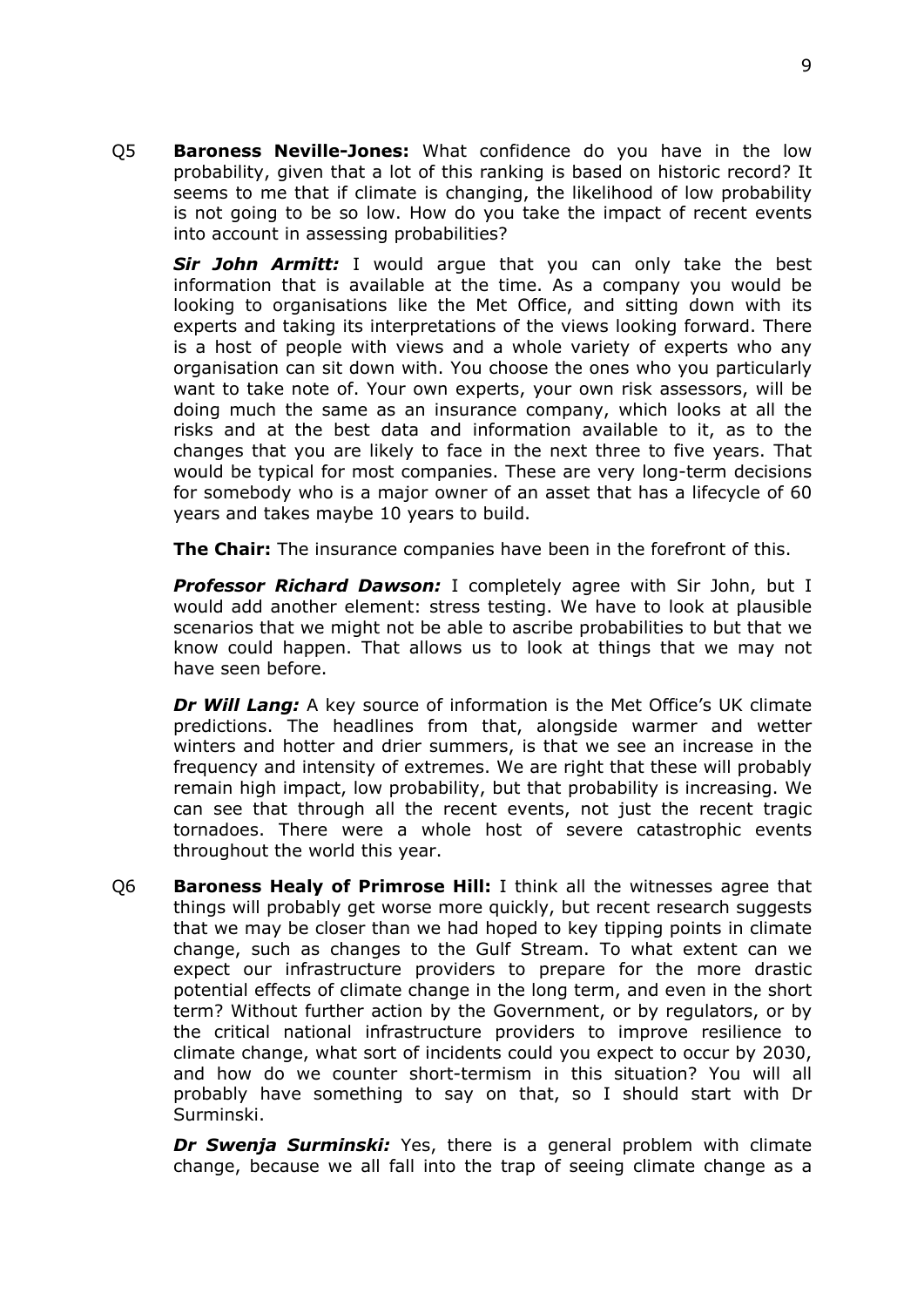gradual process. Particularly when you look at risk assessment, you take the information and you look at different scenarios but you think that this is an orderly process. You look at the long term through a long-term lens. What we all need to learn, and then change our decision-making processes on, is that climate change is hugely volatile. What might seem impossible and even implausible can happen, and it can happen tomorrow.

Without scaremongering, I have started a process, particularly with businesses and communities, of looking at different options—stress testing is a good way of doing that—looking at several events happening in close proximity or being interconnected, and not looking at this through just one lens.

We have become much better at preparing for single events. When it comes to infrastructure, we often think it through for flooding; there is a risk of coastal flooding and you can prepare for that. But there is very little when it comes to a holistic response. That infrastructure might be safe from coastal flooding but not from extreme heat or surface-water flooding. That is another dimension of climate change; it becomes much more interconnected. There is a lot that the science community can offer, but we also need to get better at communicating and turning that into decisionable information.

*Professor Richard Dawson:* I am not the best-placed person to comment on the tipping points in the climate system, but there are a number of important thresholds in our infrastructure's ability to cope. It is quite difficult to assess them, because often we do not have sufficient information about the condition of all our infrastructure assets across the country. One example might be older railway lines, which are usually less well able to cope with extremes of heat. They are more prone to buckling, and, consequently, above a certain temperature threshold, trains have to run more slowly and possibly even stop using that line entirely.

These are tipping points of performance and relate to designing infrastructure to historical climates as opposed to thinking ahead. As we see more times at which these particular temperature thresholds are exceeded, the performance and reliability of things like older railway tracks diminish. That is where we can start to tackle that, but it is not the only example of a threshold in the performance of infrastructure. There are many others across most of the sectors that could be exceeded, too.

**Baroness Healy of Primrose Hill:** Thank you. Sir John, I am sure you would like to comment, as you advise the Government on this critical subject.

*Sir John Armitt:* Yes, and having been responsible for railways buckling in the past. The point is that if you are an owner of infrastructure, you will have a lot of data about that infrastructure and you will understand where your risks lie. You will then, inevitably, in an allocation of budgetary resource, have to decide which of those risks you will apply the most funds to and how you address them.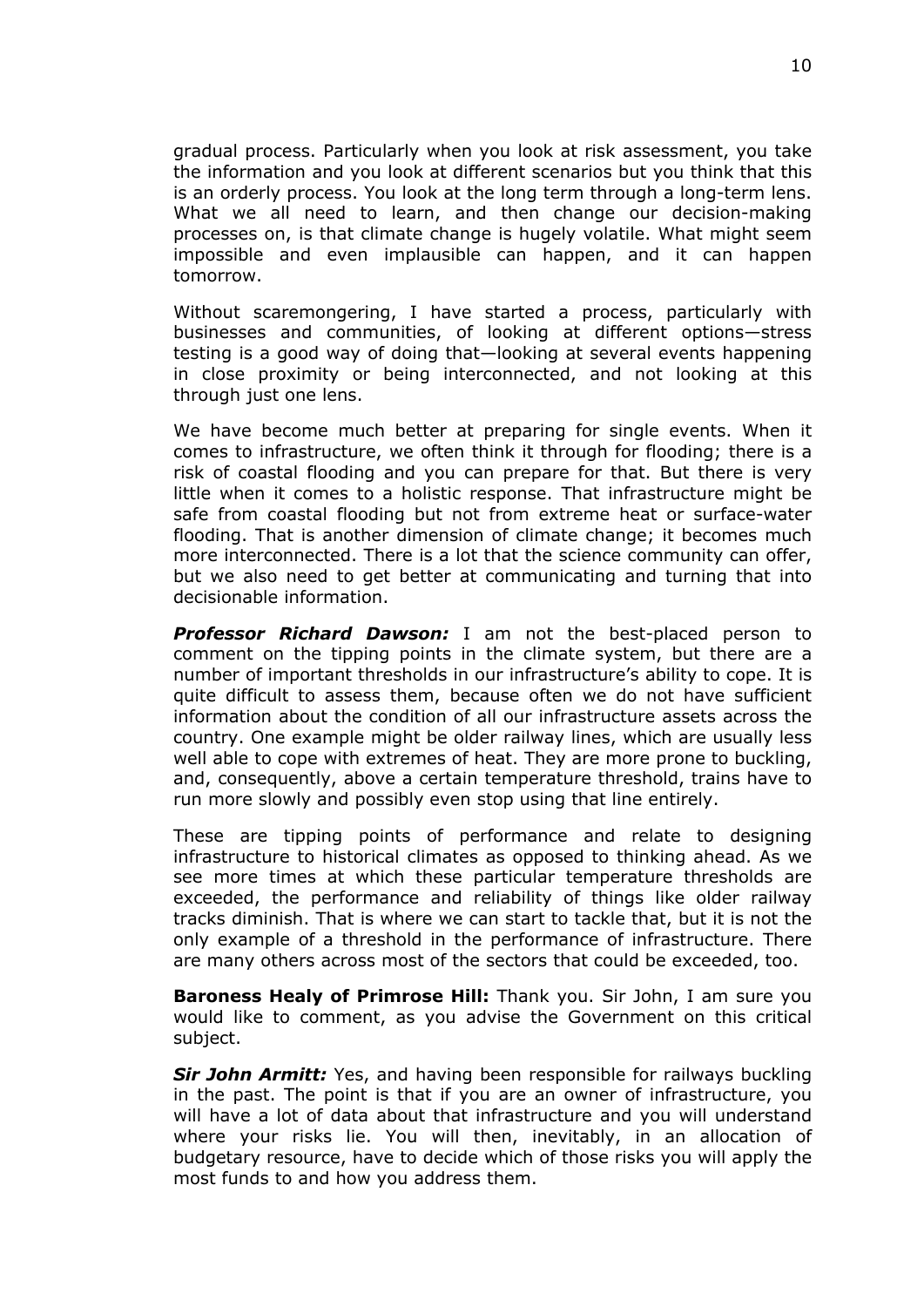You then have to sit down and agree with your regulator what you will do, and where the balance will sit between maintenance expenditure, for example, and long-term new capital expenditure. He will hold you responsible for what he regards as an efficient operation, but he will also have regard to the impact which that new investment and those costs will have on the costs to the consumer, the passenger. The outcome may well be that you do not invest as much money as you think you need to.

That is where I come back to saying: who represents the voter? Ultimately, it is the Government. The Government will have to grasp the nettle and ask: what are the resilience standards that we regard as acceptable, or that we think would be acceptable to the public? Equally, what do we think will be the acceptable cost consequences to the consumer, who will pay as the taxpayer or at the point of use?

One challenge as we face the climate change consequences on our infrastructure is that we may have to face up to some unpleasant realities, one being that if we want a very high level of resilience and reliability, it will cost us more and we will all have to pay. That requires a conversation. We need a conversation with the public about the risks to help them to understand the potential consequences. I would argue that there needs to be a very clear, well set out and statutory conversation between the Government and the regulator and between the regulator and the operator.

Q7 **Lord King of Bridgwater:** I was Member of Parliament for Bridgwater, which included the Hinkley Point nuclear power station right on the coast, and of course it had the Somerset Levels as well. On the issue of climate change, am I wrong in thinking that the world or the globe is becoming a bit more unstable? One nuclear power station has been destroyed by a tsunami. Is there a greater number of volcanic eruptions taking place?

Would any of our witnesses like to comment on whether the world, and the earth, is becoming a bit more fragile? We never thought that we would have tornadoes in the UK, but, with higher sea levels, are we going to face the risk of tsunamis as well?

**The Chair:** I think we will face the risk from sea levels.

*Dr Swenja Surminski:* On that point, we look at a wide spectrum of risks. Usually, we need to look at it through the lens of there being a hazard, which is the climate, which naturally can be vulnerable, but also human-induced changes. We see that having an impact across the board with heat, sea level rise, storms and so on. The other important components are exposure, where things are, where we continue to build, and vulnerability in the way our systems, our processes, are not geared towards these drastic impacts.

It is fair to say that things are getting worse on all three fronts—on hazards, exposure and vulnerability. Together, that is a toxic mix and it creates dramatic events, such as with nuclear power stations, where you see that playing out along the coast. You only need to see where most of the infrastructure assets are located. That is an important point to think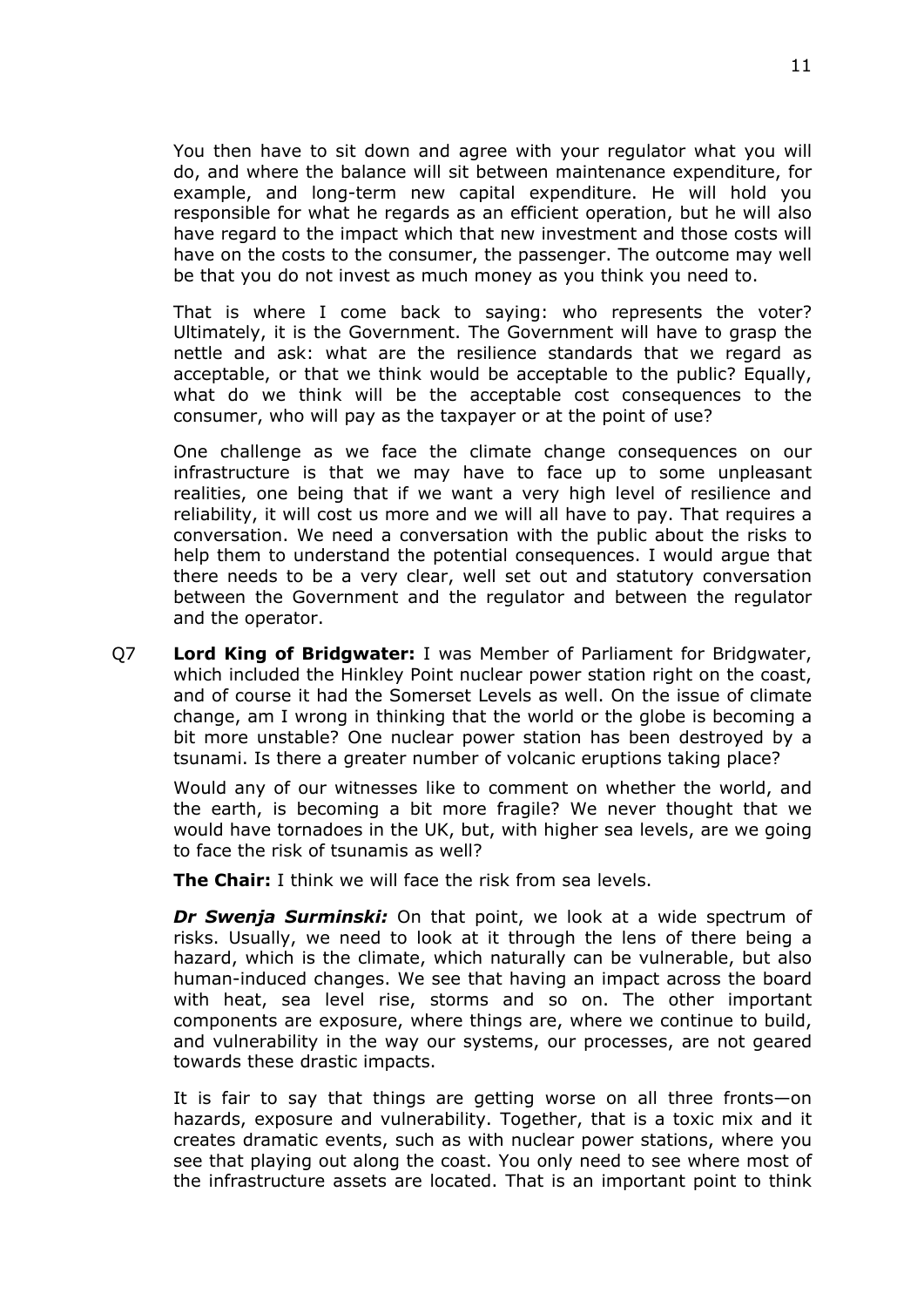through in our Resilience Strategy. What can we do about hazard, exposure and vulnerability? Only if we get all three in good shape are we on the right track with resilience.

Q8 **Darren Jones:** I have some questions about policy development in government. Dr Surminski, you mentioned the Resilience Strategy just now. I am conscious that that is one of a number of policy documents within different departments across government. At a planning level and a risk assessment level, do you think that we develop policy in a coherent way with a clear position of policy leadership, or do you think that it is too disaggregated and that it is not clear who is doing what?

*Dr Swenja Surminski:* For a long time, we had this notion of needing to mainstream climate and climate adaptation. It is a topic that needs to be integrated across different branches of government, across different policies. That would be the right approach. I do not think that is happening. It also creates a lack of ownership and responsibility. Often, when you look at past lessons learned, you see that we are quite quick at pointing out where the gaps are and why there were failures or even gaps between layers of government, local to national. This integration and ownership could be supported. For example, the idea was floated recently of a resilience secretariat and some form of co-ordination with the different stakeholders.

That is an interesting component, but we also need to keep in mind whether those in charge, particularly at the local level, have the skills and resources to do that. We have seen this with local councils and planning policy. A lot of them are also struggling with the resources to follow through on planning decisions and on checking whether new buildings are built in a more resilient way. That is an important point: seeing how these rules are implemented.

**Darren Jones:** You said that the embedded policy development approach is not working. Why is it not working?

*Dr Swenja Surminski:* Ownership is one question. There is also often an overreliance, even sometimes a false sense of security, because it is perceived to be someone else's job to manage that. I have seen this in different contexts and different discussions.

What could also be an issue is that climate risks are often still seen as a hindrance or an additional cost. Particularly at local level, resilience is often seen as an added cost rather than an investment. That creates the notion of delay: "Maybe we can postpone action and turn to more immediate issues". These trade-offs often lead to decisions that might put us on a trajectory that is not resilient.

**Darren Jones:** Thank you.

*Professor Richard Dawson:* There is fragmentation in tackling a lot of these risks across government. Defra is typically the lead organisation for climate change, but the Cabinet Office has the lead in things like emergencies. In our most recent risk assessment, we identified that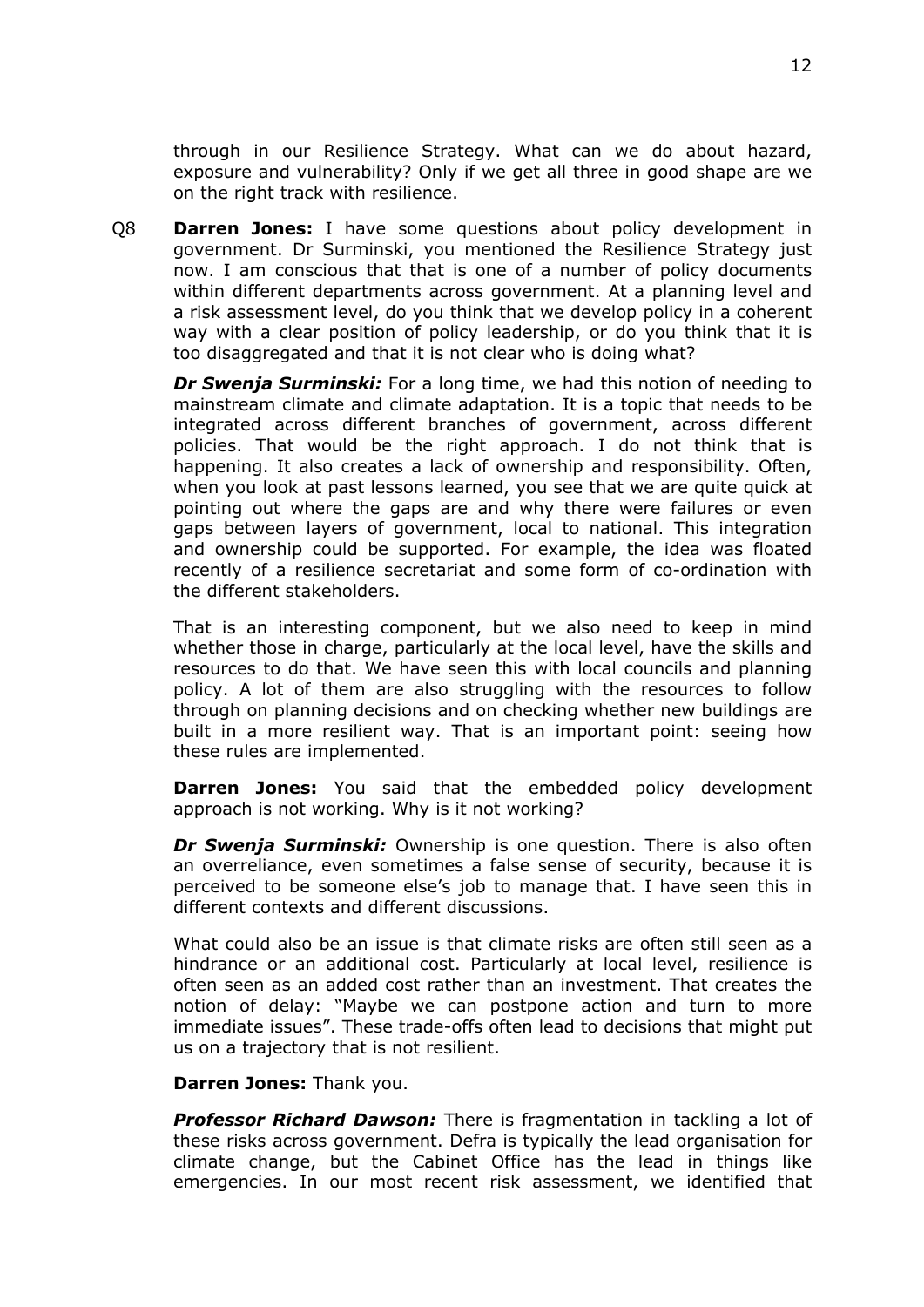pretty much every department in government has some key action or responsibility. Defra might be able to drive action and improvement in flood risk management, but if our planning policy contradicts that, our risk will still go up. There needs to be joined-up oversight, because a lot of the risks are in danger of falling through some of the gaps.

To be explicit about this in the critical national infrastructure space, the biggest gap is the cascading risks—who owns the interdependencies between different operators. Some co-ordinating body might have an important role to play in that. Our risk management is often geared to some of the shorter-term, high-impact incidences, but we are less well integrated when it comes to thinking through long-term chronic events or the interconnecting risks where climate change is so important.

Q9 **Darren Jones:** Thank you. Sir John, we have heard in the past, including from your Climate Change Committee, that at a policy level government is not getting on and preparing for the outcomes which the policies say it needs to prepare for. Why do you think that is? Is it a lack of ownership? Is it uninterest? Is it because the cost looks too big? Is it all those things?

*Sir John Armitt:* It is a little bit of all those things, but generally one has to recognise that these are very complex issues. Any of us who are there to provide advice and guidance will provide those recommendations on the basis of an analysis of various experts' opinions. Even then, having presented that, there may well be others who will say to a Minister, "We don't think that's quite right. We recommend something different. We think this is being overemphasised" or "This is being underemphasised". Industry will clearly have its own perspective. The time taken for government to develop a new policy could be a year or two.

Often my criticism is that things tend to stop; that there is the waving of the magic wand of policy. Great, but that policy will not deliver anything unless there is a very well thought through delivery mechanism or delivery structure, a whole plan that looks forward to the 10 years that will be necessary, and continued ministerial pressure on delivering it. In the past, we have seen Prime Ministers of different hues get frustrated by this and set up delivery units because they think things are not happening fast enough.

The challenge here is that these are very complex issues. There is the whole issue of co-ordination and collaboration across government departments. Government departments inevitably are not well renowned for being any better than individual divisions within a company. They are led by individual managing directors, individual Secretaries of State, who are judged on their performance as their division in a business or their particular department within government. You get more brownie points for succeeding as a divisional boss than you do for co-operating across your colleagues. There is the perpetual problem of incentive schemes within organisations and how you balance it out between the individuals, the division and the department across being seen to deliver for the whole of the company, the whole of government.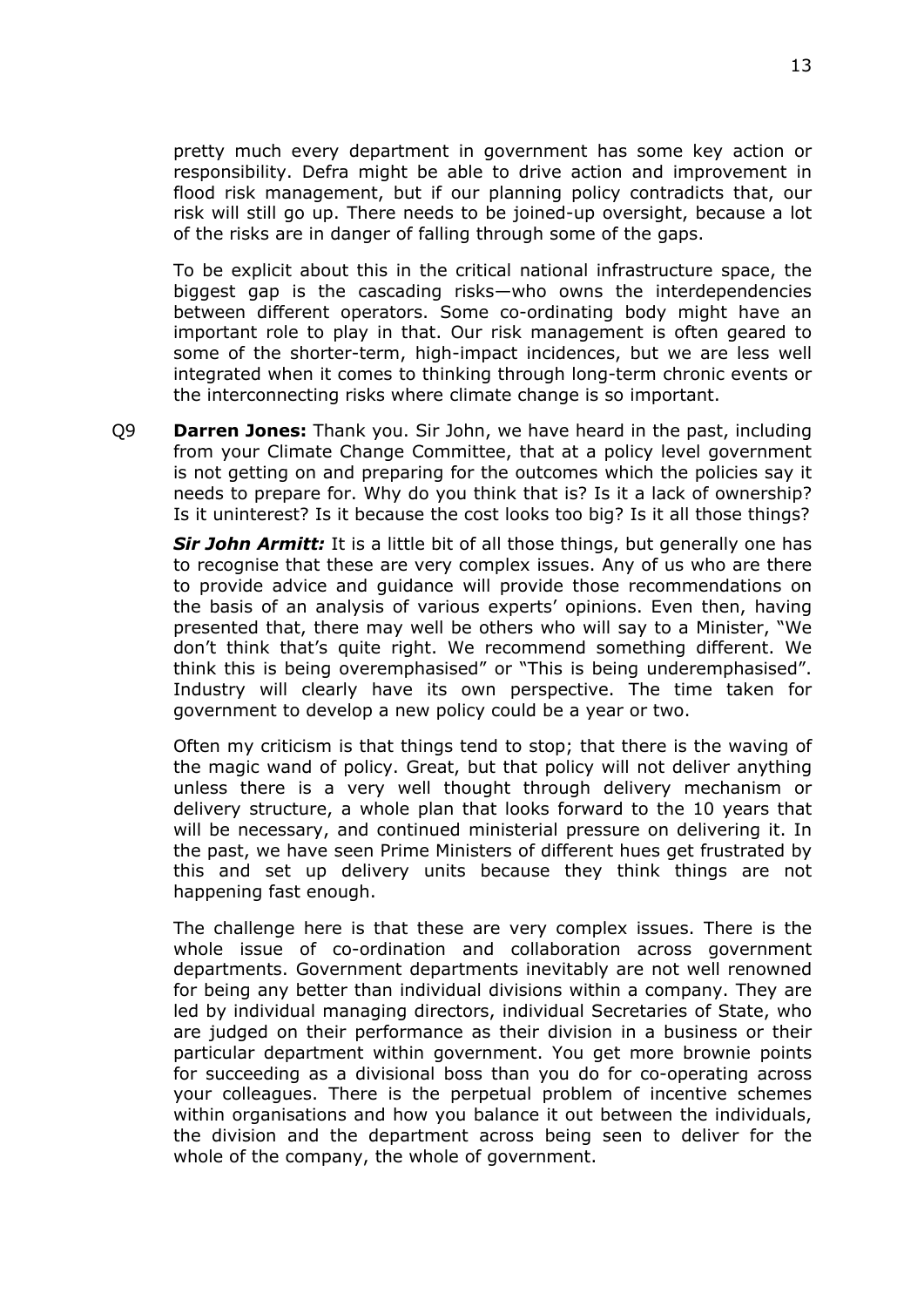You inevitably get more and more discussion, more and more debate, more and more push and pull, more and more trade-offs, more and more compromise. The more people involved, probably the lower the common denominator of the decision. I do not think we should be surprised by what are essentially traditional government challenges and failures. We can try to learn from them, and I argue that there is a lot of evidence that we are not very good at learning from them.

There is no simple answer, but we are in a better place today. If you were to ask the public, and surveys that we have done of the public, about levels of satisfaction with their infrastructure, you would find that it is quite high. The one they are the most uncertain about is flooding. They are very confident about their water supply and their electricity supply. Their digital communication systems work pretty well most of the time, and we forget fairly quickly when something goes wrong. Overall, I would say that our infrastructure resilience in the UK is pretty good.

As ever, you get one-off issues—this comes back to our main point about how frequently these one-off issues occur—that cause a massive rush to have another report, another commission and another committee to be established to look at it, another set of recommendations. Sir Michael Pitt produced 92 recommendations from the 2007 floods, which government accepted. Not all of those will have been implemented, that is for certain, because as time goes by things tend to get pushed to one side in the interests of cost, very often, or a difference of views as to how best to interpret a recommendation.

I do not think we should be totally disheartened. As I say, by most international standards we have a high quality of infrastructure in this country, but clearly people will react to extreme circumstances like Arwen. We then have to ask what is the likely frequency of that and what we prepared to do to minimise the impact of those high-impact incidents, while recognising that we are not going to solve it in the short term. There has to be a long-term plan, which, as has already been said, can come only by setting out our standards and getting those implemented by operators and stress-tested regularly, in exactly the same way as happens in the financial community.

Q10 **Darren Jones:** Thank you. Dr Lang, my last question is more about how we respond, and please respond to the others if you wish to. I am conscious that the Met Office is the risk owner for five relevant risks in the national risk register. I am interested to understand how the policy works and how the Met Office is able to escalate issues, either to critical national infrastructure providers themselves or to the Business Secretary.

*Dr Will Lang:* I will start by echoing Sir John's comments. A lot of good stuff happens with the way our resilience system works. We do things pretty well on the whole. We should recognise that our resilience structures and the national security risk assessment process are internationally renowned. The process is highly effective in most cases in picking out the likelihood and severity of risks and their impacts. It brings in the wide range of experts that it deserves.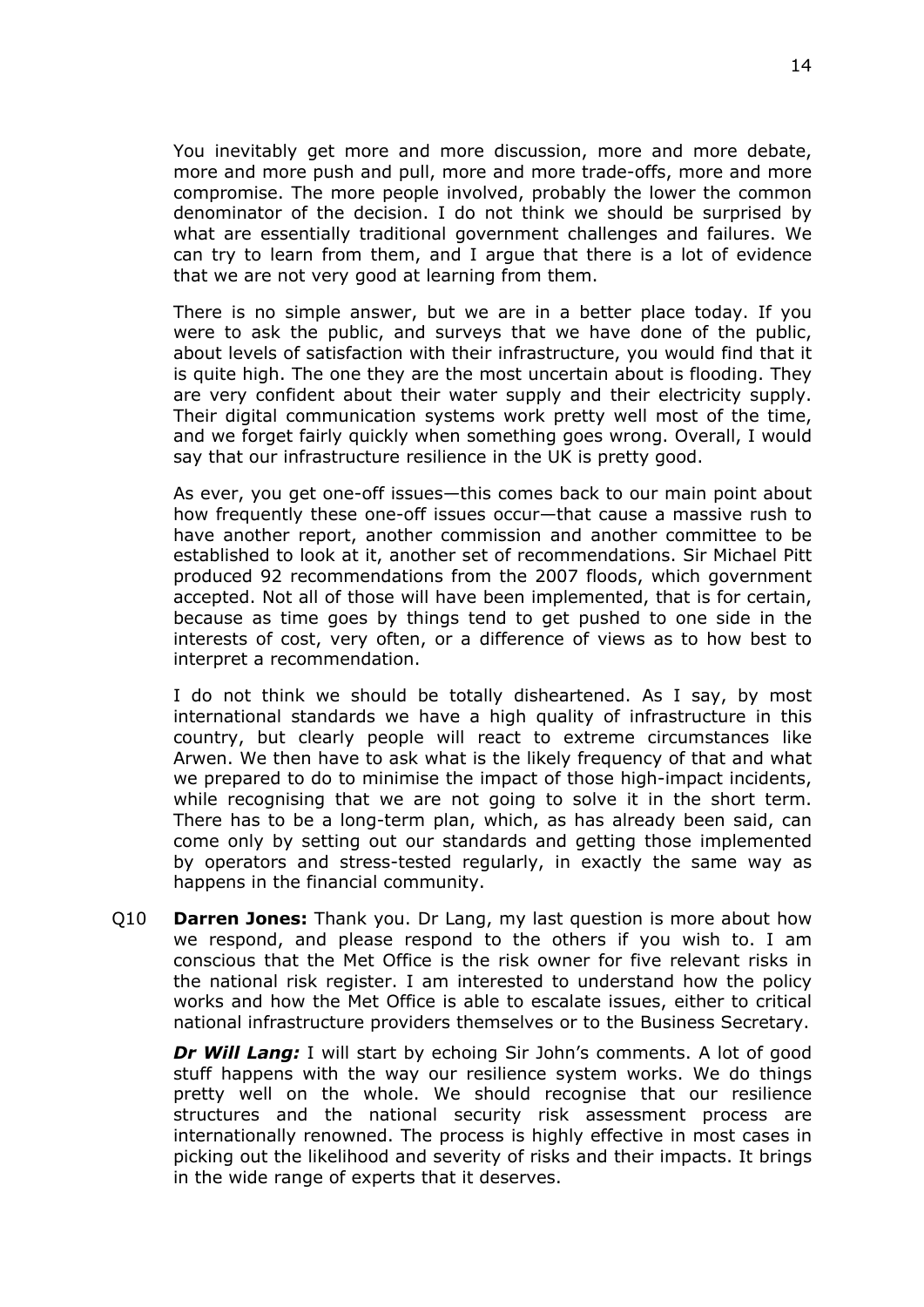That brings me to the second point about the risk process itself and about risk ownership. The Met Office is heavily involved in the NSRA process, the recent review of NSRA methodology and how that plays out in the wider Resilience Strategy. As you say, we own several risks, most of them traditionally weather-related, but there is also space weather. It is our responsibility to come up with the sound evidence base of the meteorology and other underlying science and then work with government and other partners to assess those impacts to come up with the reasonable worst-case scenarios that underpin the NSRA. That is the process that we are going through at the moment with the latest iteration.

**Darren Jones:** How do you make sure that those organisations do what you want them to do, having done your risk assessment?

*Dr Will Lang:* The key role of the Met Office, as a risk owner, is to supply the underlying science. Then, we almost leverage the government departments to help us ensure that the risks are understood. There is a lot of working with the Cabinet Office. We also work closely with Defra on the flood risks, for example, and with various other departments. We are very closely involved.

**The Chair:** Lady Neville-Jones, I know that part of your question has largely been covered.

Q11 **Baroness Neville-Jones:** Not all. Sir John, you described in a pretty recognisable way some of the fragmentation of the government approach. If you had your druthers and you were able to redesign some of the government machinery involved, what would you like to see happen on the co-ordination of risk assessment and risk management and driving implementation?

*Sir John Armitt:* The puzzle for many of us who have spent a lot of time in the corporate world is what one would see as the relative lack of authority of the Cabinet Office. To me, the Cabinet Office is the equivalent of the executive committee of a large corporation, which then has a series of divisions. The role of the Cabinet Office is to make sure that the divisions fit into the grand plan or strategy of the company, dealing with their respective businesses but at the same time being held to account by the Cabinet Office for their performance, through to the Prime Minister or the chief executive.

What we see in government is far more power sitting in the hands of individuals. The success or not of an individual department is just as likely to be because of the political strength of an individual, who can be there for two or three years and is then followed by somebody with far less, with the consequence that one minute that department is seen as being all guns blazing and the next minute is floundering around in the backwaters.

For many of us, that is one of the challenges here, and it is a political challenge: that if you have this frequent change of Secretaries of State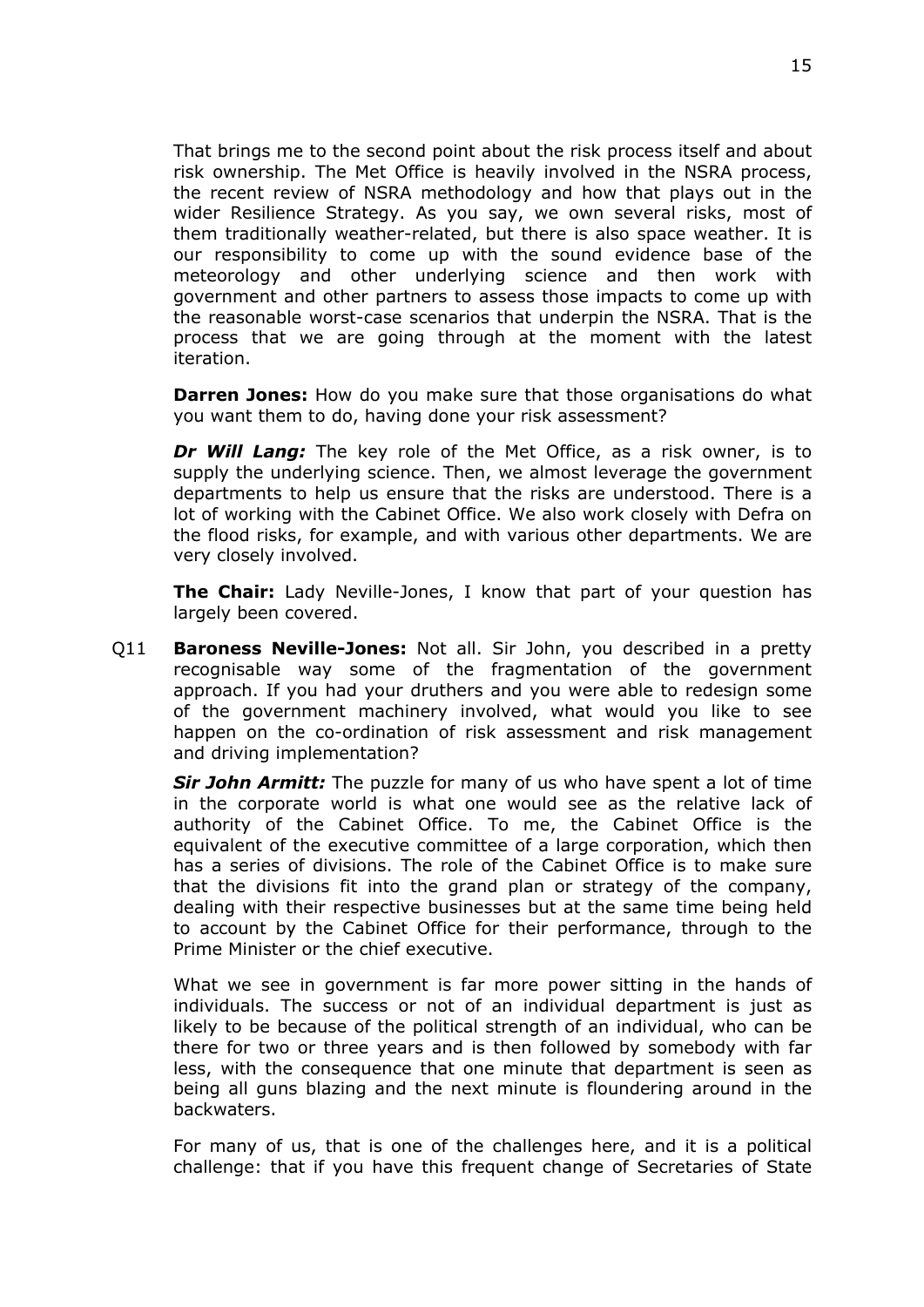and Ministers, direction will inevitably change. That causes uncertainty. There will be those who say, "Let's just sit on our hands, because in another 18 months he/she will be gone and the next one will be along. Then we'll start all over again, because they'll need to have a new policy because they're a new Minister and they'll want another set of research".

The continuity that you are looking for in the sorts of challenges that we are describing today, which are very long-term challenges that require long-term thinking, will almost inevitably not take place in a democratic political system such as ours.

**Baroness Neville-Jones:** You have described something that is familiar to people in this room. The Cabinet Office is much happier co-ordinating than driving. Is there a role for the National Security Council, or should there be a role for the National Security Council? Resilience is part of the remit.

*Sir John Armitt:* In any situation you have to decide on your governance structure. How much authority will you give the National Security Council, or is it simply a device for providing advice to the Cabinet Office? It does not matter, as long as people are clear about where the authority sits, what the decision-making process is and who is responsible for action and delivery. If you do not have that clear governance structure, chain of command, chain of understanding of where relative authorities and responsibilities sit, frankly a muddle will result.

**Baroness Neville-Jones:** So you are pleading for clarity.

#### *Sir John Armitt:* Yes.

Q12 **The Chair:** Sir John, you have been around and doing these things for a while. It is said that this was done more effectively in the Cameron Government when Oliver Letwin was playing a co-ordinating role.

**Baroness Neville-Jones:** An implementation role actually, Chair.

**The Chair:** Do you think that is just, or is it a popular myth and it has never been sorted out?

*Sir John Armitt:* I would not like to comment. I am sure that those who are much closer to the day-to-day activities could comment on that.

**The Chair:** I thought that I would try to tempt you.

*Sir John Armitt:* There is always somebody in every government who lays claim to that power.

*Professor Richard Dawson:* I cannot comment on that specific point either, but the Climate Change Committee has previously suggested that the Cabinet Office could take a stronger role in cross-government coordination of these issues.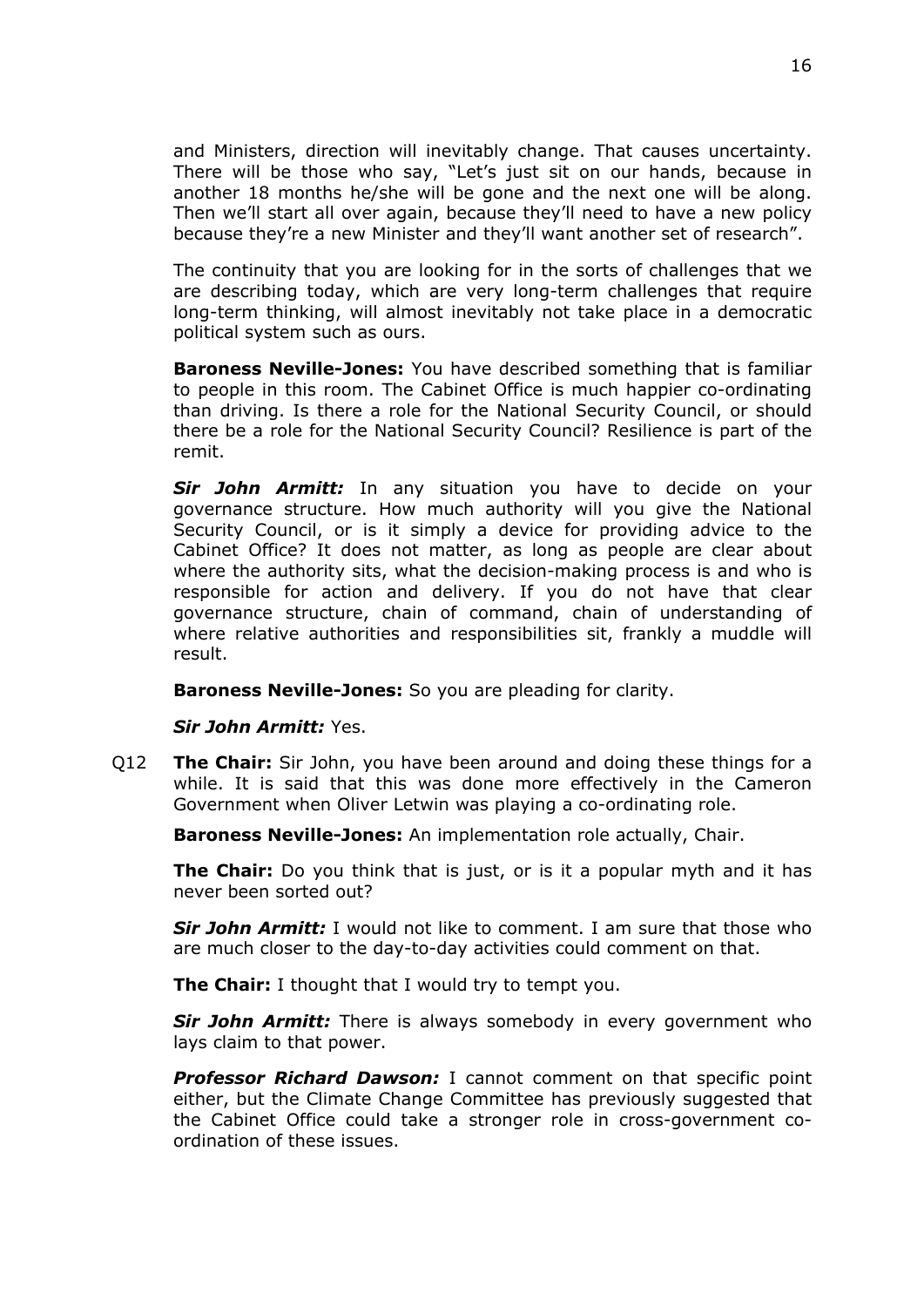I also want to bring in the point that we have a lot of good processes that, if they were strengthened, could embed climate adaptation and risk management more robustly. Think of shoreline management plans, for example. We talked earlier about the Thames and long-term flood management, and the possibility of raising the Thames barrier or constructing a new one in a few decades. That is one example of the many shoreline management plans that are undertaken and implemented around England and Wales. It is a very good process. It is holistic, looking at a wide range of hazards and issues spanning social, economic and environmental objectives and impacts. It is long term, looking ahead 100 years or so. It also brings together a wide range of stakeholders and communities. What is interesting is that it is not statutory. There is no guarantee that all the great planning and thinking will be implemented.

To give the Thames Estuary as an example again, there is no legal requirement for councils or riparian owners to implement and follow that plan in making their planning decisions, for example. That is an example of where we have some of the tools, but they are not implemented rigorously enough, they do not have enough strength or legislative credibility, and they are obliged to be incorporated into planning.

**The Chair:** Interesting.

**Baroness Neville-Jones:** Sir John, do you think that more statutory responsibility clearly set out in law would help?

*Sir John Armitt:* Yes. I think that statutory responsibility is clear in the same way as setting standards is very clear. I think you can drive innovation by setting standards. You do not have to set a standard for next week; you can set a new standard for five or 10 years' time that you expect your infrastructure to achieve. We recommended to Government for example that long-term probability standards were set for flooding, which the Government have declined to accept. We were not saying that you had to raise everything to a particular standard in the next five years. We recognise that that would have been done on a risk-assessed basis over the next 30 years, but in 30 years' time you could have had the whole country set to two specific risk-probability levels—rural and urban—so that there was equality of protection against flooding across the country.

The Government have done a good thing. They have allocated several billions of pounds more over the next five years. That is a good example of government taking a short-term perspective on this. Arguably, instead of saying, "Here's another £5 billion for the next five years", it might have been better to say, "Here's another £15 billion over the next 10 years", or whatever it might be, say £3 billion a year for the next 10 years rather than £5 billion up front. The Environment Agency would have had greater ability, as has just been described, to work on and set out its long-term plans knowing that it had that certainty of finance coming through to make those plans and take them on a long-term journey.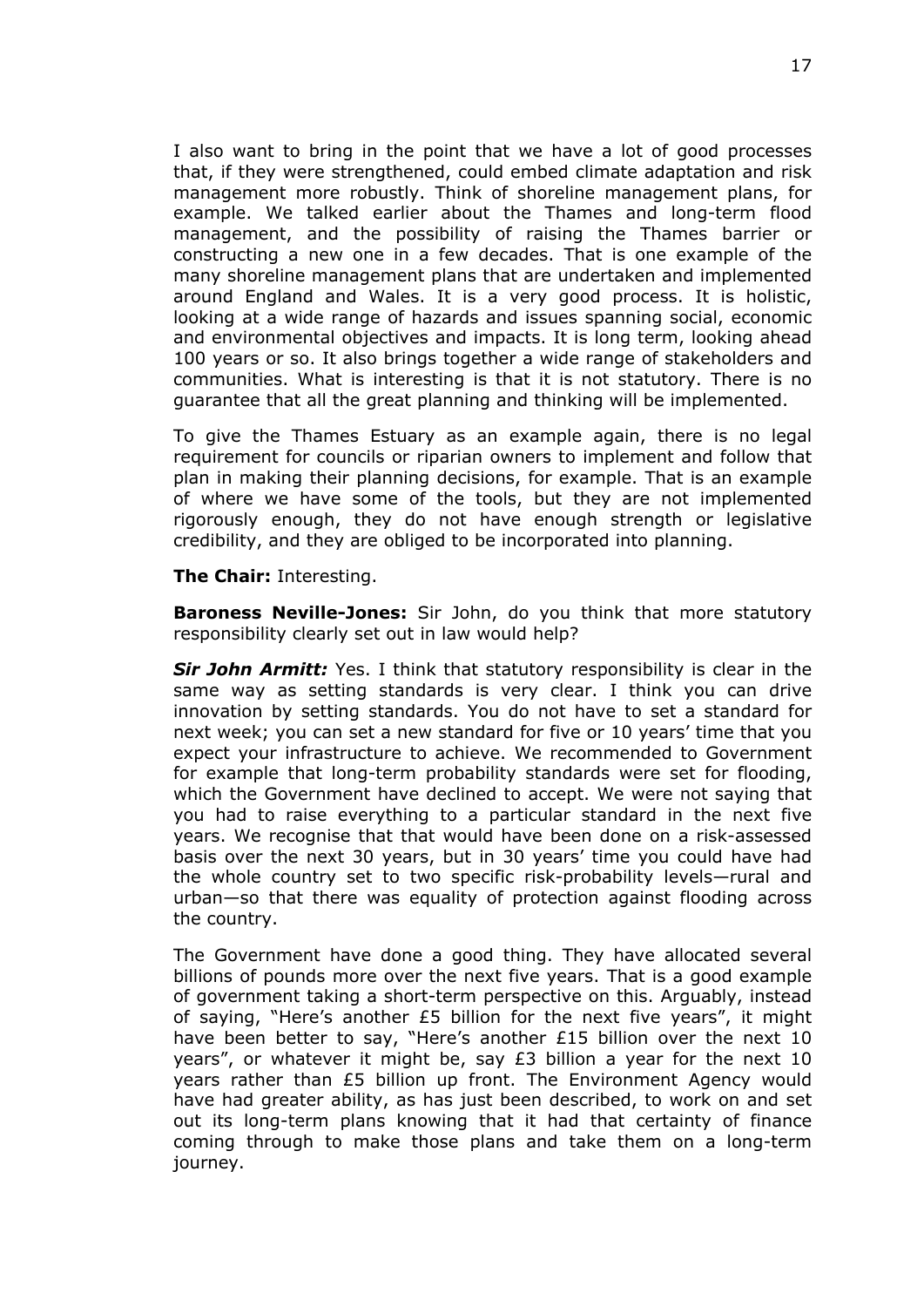**The Chair:** That is the purpose of the organisation you head, Sir John.

*Sir John Armitt:* It is.

*Dr Swenja Surminski:* We have another example of where an integrated, cross-government approach is needed, and that is the netzero strategy. This provides a huge opportunity for the Resilience and Adaptation Strategy to be intertwined with that. One of my concerns is that we do not understand that resilience and adaptation will also play a huge role in our ability to achieve net zero. Look at infrastructure. Every extreme event can easily also throw us back in our ambition to reach net zero, because dealing with these disasters is hugely detrimental; it requires a lot of additional power and rebuilding and so on. In a way, there is an acceptance across various government agencies that this requires an integrated approach, and if we add to it and interlink it with adaptation and resilience, that is an opportunity for this topic.

Q13 **Baroness Hodgson of Abinger:** My questions are about the Government's thinking. What is your assessment of the Government's ambitions for the forthcoming Resilience Strategy? Do you think this vision is achievable, or are the Government trying to achieve too much under the umbrella of resilience?

**Baroness Neville-Jones:** And is it long term enough?

**Baroness Hodgson of Abinger:** Who would like to start with that?

**Baroness Neville-Jones:** Nobody.

**Baroness Hodgson of Abinger:** Nobody?

*Sir John Armitt:* What is government strategy likely to do, to be realistic? It is likely to bring together its existing thoughts, actions and strategies across the different sectors and combine those into a new, overall publication similar to what the Government did recently in the Net Zero Strategy . The commitment that has to be made is to take a wholesociety perspective to this—to take a cross-society, cross-discipline approach. The comment that Dr Surminski just made is important. We cannot take these things as separate strategies. The net-zero strategy will have to sit alongside a Resilience Strategy.

We will become a society that is much more dependent on electricity, there is no doubt about that, and there are risks in how that electricity is generated and how we can reduce demand. We always talk about ensuring that we supply sufficient electricity, but the behavioural changes that we will need to influence demand, which we can do in different ways, have to be seriously considered.

We talk about the resilience of our water supply systems. Our water supply systems are predicated on a certain assumption about how much water we use each day. We need to think carefully about how we can influence ourselves with regard to the demand that we place on water supply systems, and about what we can do to reduce it in the standards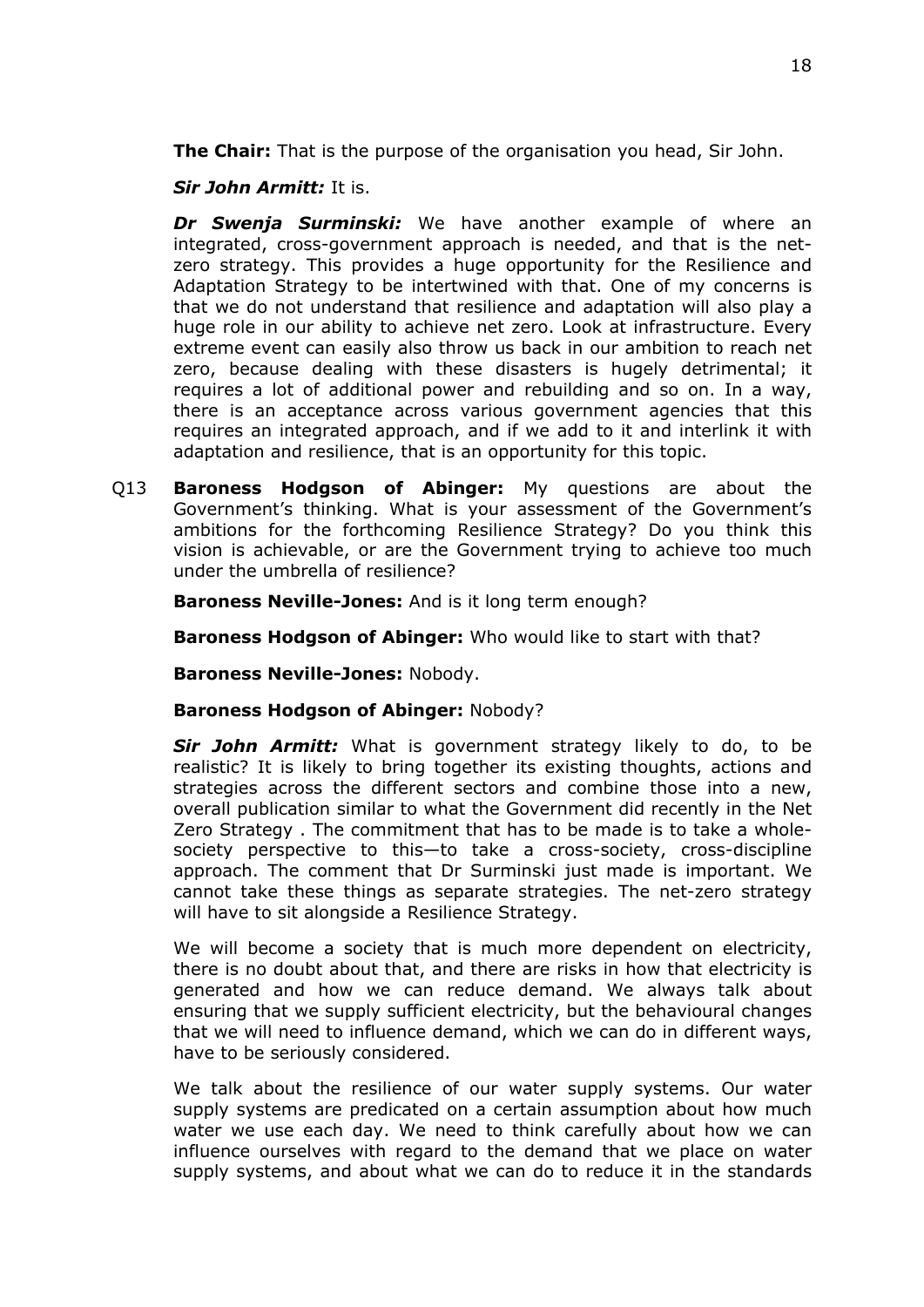that we put into our new homes. A simple approach needs to be taken to how much water comes out of the tap or the shower.

**The Chair:** It has long seemed to me, I must admit, Sir John, that our assumptions about water supply are predicated on an assumption that water will continue to fall gently from the sky all year and can be stored safely in large, open reservoirs, which I also have some qualms about.

**Baroness Hodgson of Abinger:** Have you received any indications about the extent to which the Strategy is likely to address CNI resilience to climate change?

*Sir John Armitt:* No, I do not think we have.

Q14 **Lord King of Bridgwater:** As I understand it, we are currently going through the National Adaptation Programme from 2018 to 2023. To a layman, that seems a pretty long period, when one senses in the world of climate change that an awful lot more is on the move. Is that too long a period? Should there be more opportunities to upgrade it as the five-year period progresses?

*Sir John Armitt:* When you say the national adaptation strategy—

**Lord King of Bridgwater:** The National Adaptation Programme, which I understand runs from 2018 to 2023. Is that right?

*Professor Richard Dawson:* That is correct, yes. The timings for some of these things are often out of sync. We have just published our third Risk Assessment. That will feed into the third National Adaptation Programme, and of course the second fed into the Programme that you are referring to.

Every two years, the Climate Change Committee provides a progress report where we assess and essentially mark progress on key sectors in delivering the National Adaptation Programme and make recommendations for what we think our priorities should be as we move forward. I think you are absolutely right. It would be useful to look again at the timing of a lot of these different strategies. We talked about the NSRA earlier as being a two-yearly strategy. Some of them need to be a bit more joined up in how they feed information through, and we need to rethink some of that frequency.

It comes back to a point that was made earlier about keeping that information up to date but also giving us time to put some action on the ground. Some of the actions we are talking about take time to feed through. Developing new policies, new standards, or indeed building new infrastructure, does not happen overnight, so we need to find the right balance. I am not sure we are there yet. Maybe it needs to be a bit more frequent, but perhaps not too much more.

**Lord King of Bridgwater:** There are 13 sectors of critical national infrastructure. Is that right? I think Sir John Armitt just made the point that I was going to ask about, and I am impressed by it. It is that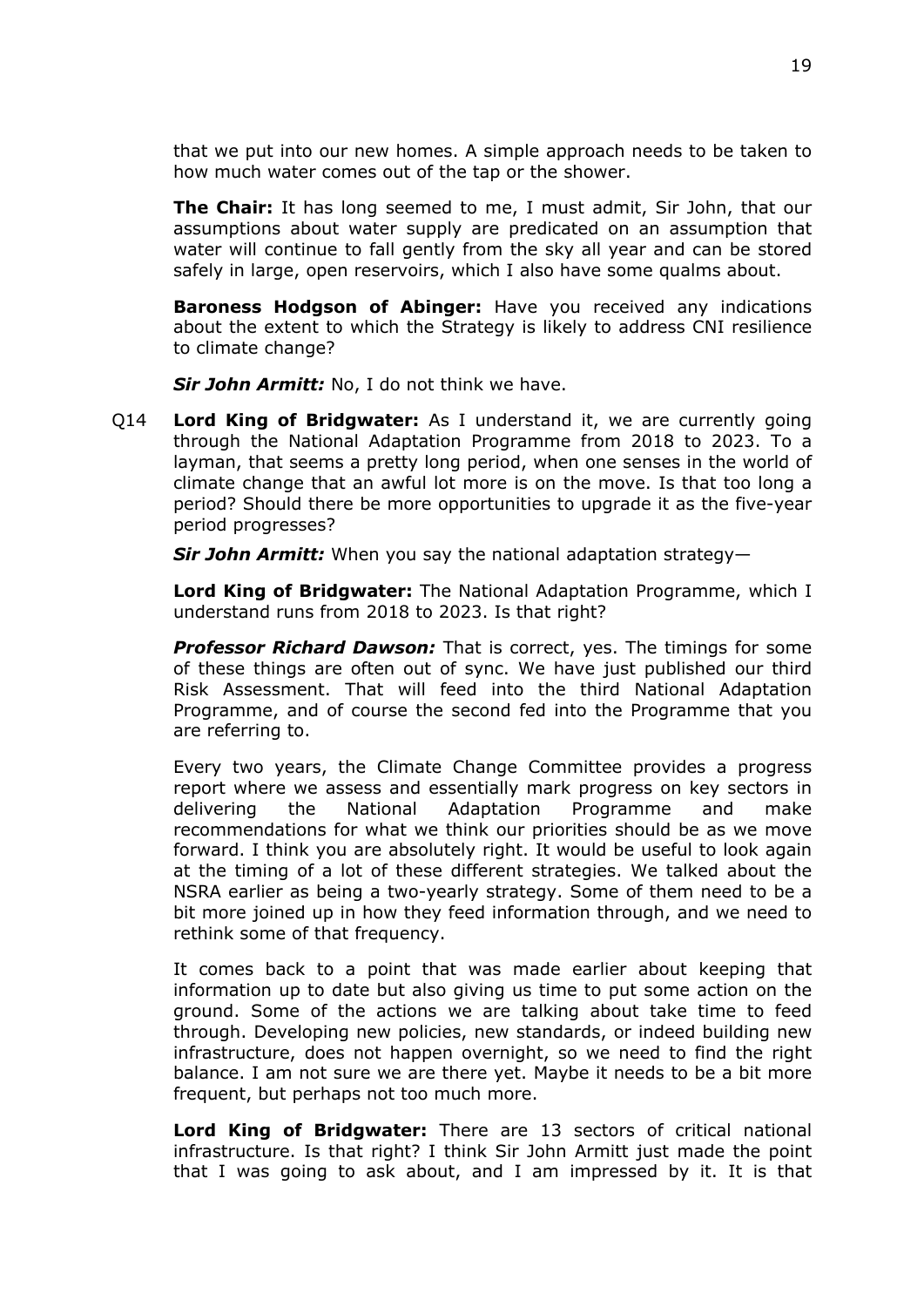electricity runs right through the key sectors. In the critical issues that occurred recently over Storm Arwen, electricity was at the heart of a complete breakdown in communications, and it seemed to me that people were desperate. They could not charge their mobile phones and they lost the internet—all the newer ways of communicating. Would you like to comment on that?

*Professor Richard Dawson:* Do you mind if I pick up a point here? You are absolutely right. Not only did Arwen expose this, although many other events have exposed this before, but with Arwen we see that the issue is getting worse. We are becoming more reliant on electricity, which of course will continue as we embark upon and implement our net-zero strategy. Dr Surminski's point about weaving climate adaptation into delivering net zero is absolutely fundamental.

One of the things that concern me is that whereas we see some sectors with tighter regulations and more reporting requirements are making better progress on adaptation around climate-related risks, some sectors—and I include telecoms—are not reporting their risks through the adaptation reporting power that exists, so we often do not understand the magnitude of those risks. For example, no one has picked up that as we switch off our old copper landlines and move towards a purely digital telecoms system, it compounds some of the interconnectivity risks and, of course, makes resilience and response far more challenging.

This comes back to the point I made about shoreline management plans. We may be underusing the adaptation reporting power at the moment. We need to make better use of it to ensure that all our CNI, and indeed the organisations that deliver and assure our food and the materials supply chains and so on, report through it. I very much encourage the Government to consider making it compulsory again for key infrastructure providers to deliver these reports, because there has been a reduction in the number of sectors and organisations reporting over repeated cycles.

**The Chair:** That is a very good point. I am very mindful—it struck me when I read about this change—that, in the aftermath of 7/7, mobile phone operators closed down their networks, for the obvious reason that everybody was trying to ring everybody else and cut off swathes of society from communication. That was in one area—all right, it was a large area and it was a big problem—but with a weather event like Arwen, you could have a much greater impact of that kind, with all the attendant consequences.

*Professor Richard Dawson:* One thing that struck me, and surprised me, about 2015 and the flooding in the centre of York was that it knocked out a telephone exchange that then disrupted blue light services as far away as Tyneside, so about 100 kilometres north. That is one of the interesting things about some of our infrastructure disruptions; they are not localised and can spread far beyond the initial hazard footprint.

**The Chair:** This is exactly why this committee is looking at this issue.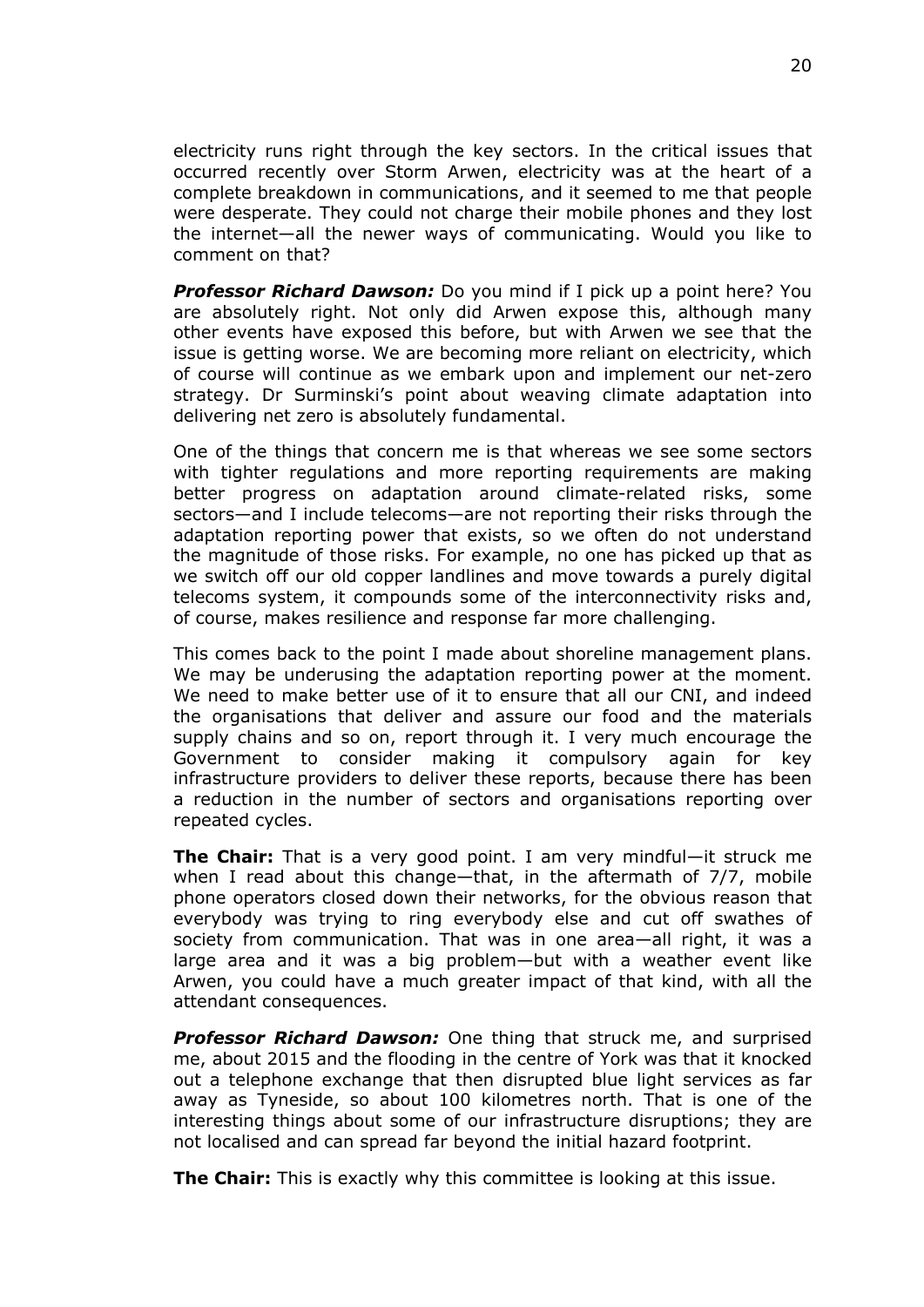*Sir John Armitt:* The 2019 lightning strike was an interesting example of this. Five per cent of the grid was disconnected as a precaution, which took out the operations of Newcastle Airport. Nobody had recognised, nobody at Newcastle Airport itself had recognised, that the airport was not seen as a critical operator, so it was just lumped in with the domestic homeowners who had their electricity cut off.

Q15 **Baroness Hodgson of Abinger:** I want to ask you about where responsibility lies and whether there are clear divisions of responsibility and lines of communication between the different levels of government in the UK—between the local, devolved and national levels.

*Sir John Armitt:* Most of it will sit at the national level. Quite a lot is devolved to the other nations, but if we stick for a moment to focusing on England—decisions on most of these key infrastructures are held at a national level, and direction is given to the regulators—we have to remember that most of these things are in the private sector. Government only invests in transport and flood defence; everything else is private sector. Everything else goes through the regulated industries, which is why I come back to the point that the NIC has been recommending very strongly that the direction has to come from government as to what it expects from these industries.

Government represents the consumer, at the end of the day, so it has to give clear direction to the regulator as to what it regards as the important issues. With resilience, for example, it sets out standards that it expects from each sector. The operators then need to report to the regulator on how they will meet those standards. A couple of us have said today that that needs to be stress-tested regularly, overseen by the regulators, to make sure that the companies can meet those extreme tests, and that the regulators recognise that that may well require investment and that it is part of the settlements that they reach with the private sector companies.

*Professor Richard Dawson:* I completely agree. The regulatory landscape is different for each sector, and different degrees of clarity of responsibility and different levels of importance are placed on resilience. The Water Industry Act 1999 explicitly refers to a resilience objective for the water sector. Other sectors do not have that. We need to be mindful of the risks that fall between the sectoral cracks, the interdependency and who owns that. This is where there is often a lack of clarity.

We have talked about the top end of the business, but we still need to look at local government, local resilience fora and communities and their different roles. I am not sure that that is always clear. Indeed, there is variability between local resilience fora, and of course there are huge pressures on local government funding, which makes tackling some of these risks different.

I re-emphasise that long-term systemic risks need high-level overview and co-ordination from the centre.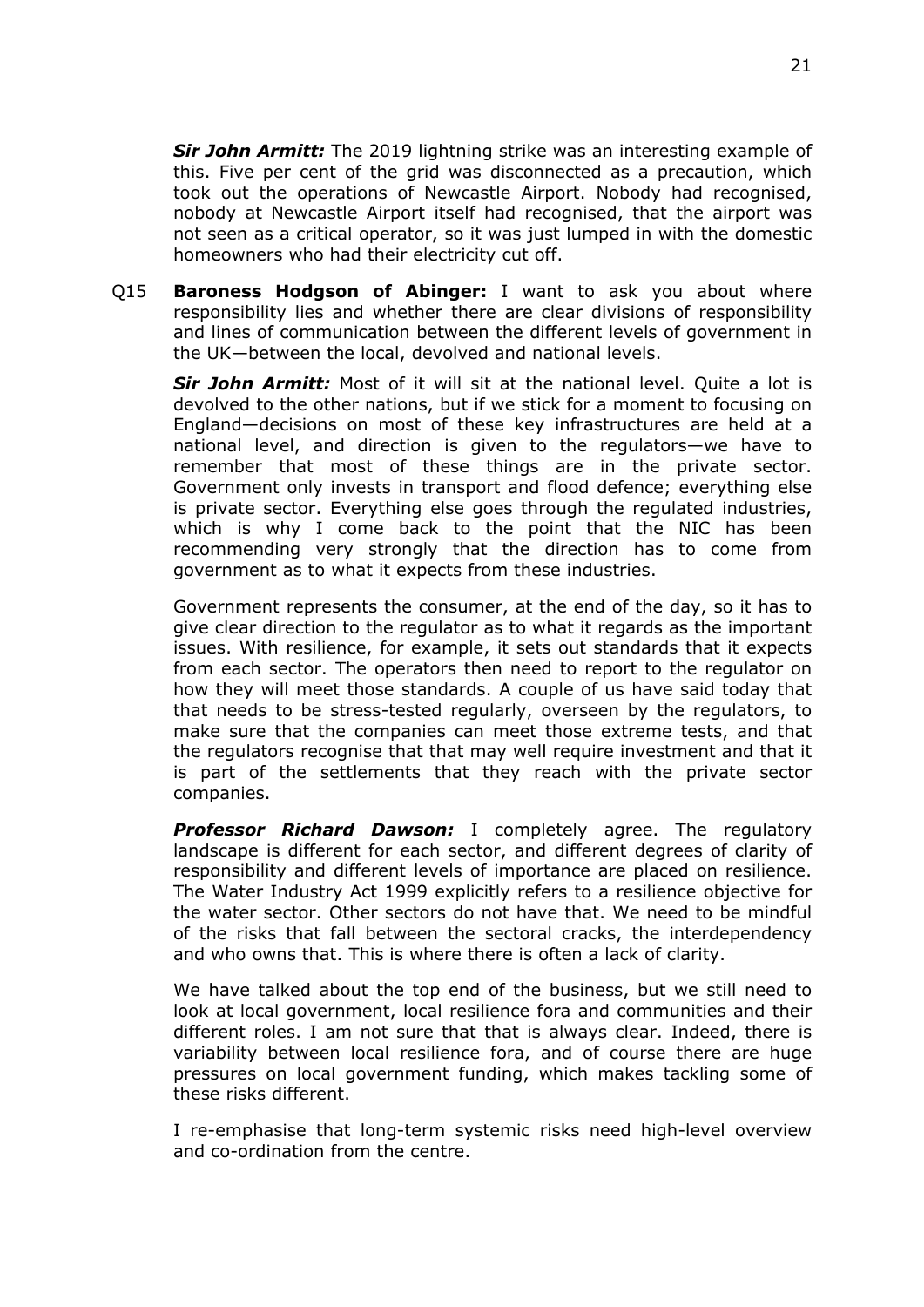*Dr Swenja Surminski:* I think we have come quite some way on the flooding side and that there are some good examples of how things can improve, but it is very siloed and one-dimensional and there are too many cracks. That needs to be a focus, because we live in a multidimensional world. We need to be quite clear about what we mean by resilience. We can set standards, we can talk about adapting to a 2 degree world, but businesses, individuals, customers and so on all experience resilience differently.

That is why it is so important that there is a chain, starting at the community level, that receives the same information and evaluates its own resilience. We work with communities across the country on this.<sup>1</sup> It is very important that local businesses, local councils, local infrastructure providers all come together, but there is a chain that pushes this onward and functions across various hazards, various perils, not just one.

Q16 **Darren Jones:** I want to follow up on a couple of points that have already been raised and just check my understanding. Professor Dawson, you mentioned the interdependencies between CNIs and the gap between regulated sectors. There is probably a Minister who is responsible for this, other than the Prime Minister, ultimately, but who is it?

*Professor Richard Dawson:* I am not aware that anybody has infrastructure dependencies in their ministerial portfolio, but if it came anywhere I would presume that the Cabinet Office is the department to have that kind of cross-sectoral overview. It might implicitly come under the Cabinet Office remit, but I am not aware that delivering and implementing resilience across infrastructure sectors is explicitly owned by anybody.

**Darren Jones:** An implicit brief is probably not very deliverable. Sir John, do you know who is responsible ultimately?

*Sir John Armitt:* No, I confess that I do not. There is a regulators network, but that is more of a voluntary coming together of the regulators whereby they agree to work with one another to try to understand how they best interact and how they can act in a way that recognises some of these interdependencies. Beyond that, I do not know, but rather like Richard Dawson I would assume that this sits within the Cabinet Office. We have our National Security Council sub-committee on threats, hazards, resilience and contingencies, but I do not know how that comes through to the regulators. The regulators work to their individual Ministers, whether in DCMS, DfT or BEIS.

**The Chair:** As I recall, the Cabinet Office houses the Civil Contingencies Unit, so that suggests that if it is anybody, it is them, but, from your comments earlier about the weakness of this aspect, perhaps not very satisfactorily.

**Darren Jones:** Dr Lang, the Met Office reports to Ministers. Do you

<sup>1</sup> Note by witness: Dr Surminski later clarified that this work took place as part of the Flood Resilience Alliance.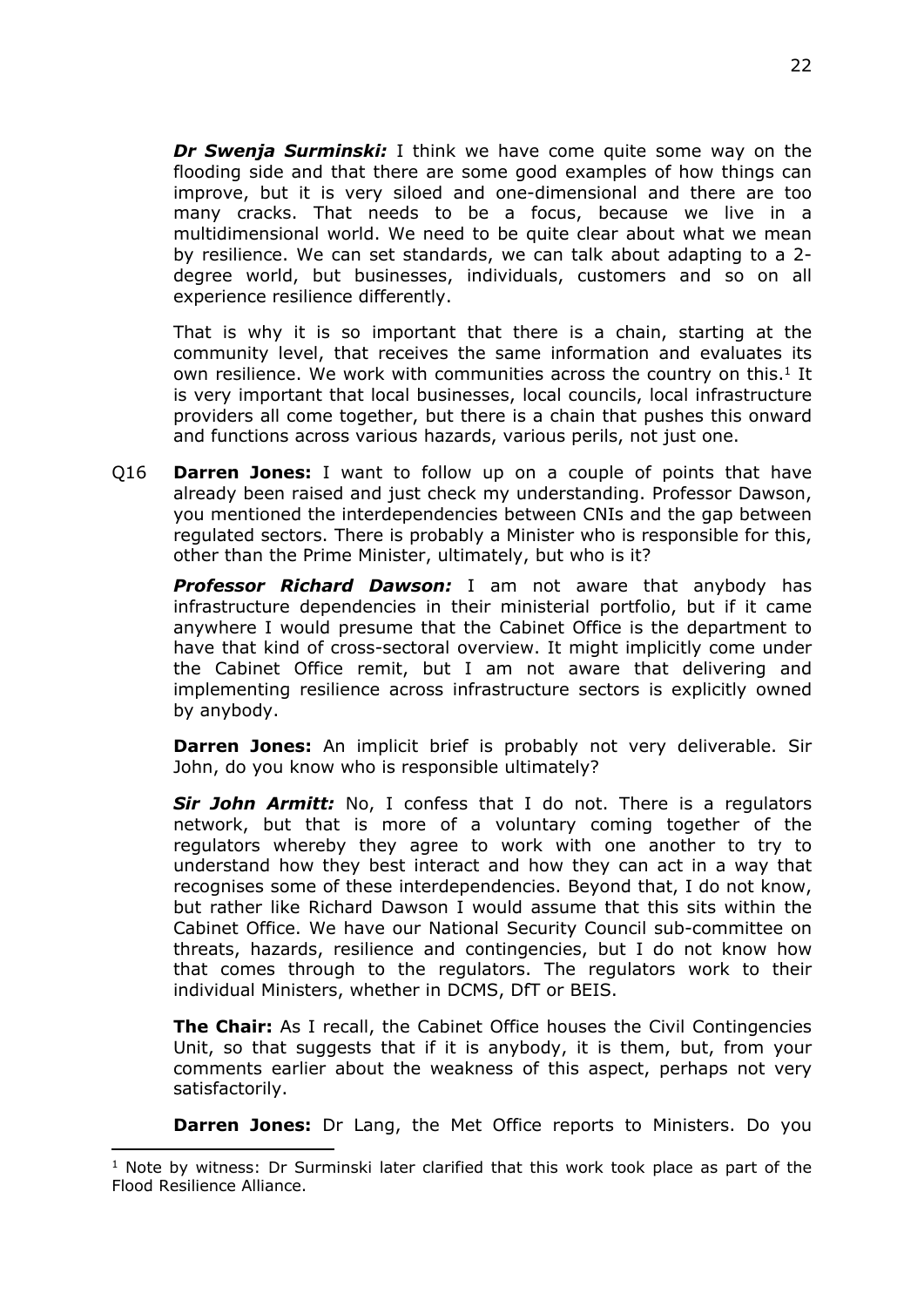know?

*Dr Will Lang:* I do not believe there is a single Minister with the specific responsibility for CNI resilience to climate change. However, I am aware that the Defra Secretary of State has some powers to request resilience plans from CNI managers under the Climate Change Act.

**Darren Jones:** Dr Surminski, who should it be, if there is no one?

*Dr Swenja Surminski:* I think there are two options. Either it is someone who is appointed—I guess we have all said that, because it is a central role, maybe it should be someone in the Cabinet Office—or you have a cross-Government approach to this. In the past, there were socalled adaptation and resilience champions in all departments. I do not know what happened to them, but at some point there was this process, and there are probably ways of collaborating and engaging at official level. There probably needs to be central ownership, and I guess that points towards the Cabinet Office.

Q17 **Darren Jones:** Sir John, one final supplementary from me on regulators. I am coming to the conclusion that maybe they have been focusing on efficiency, competition and consumer pricing because they have been asked to do so. We heard, I think from Professor Dawson, that some regulators have been given a mandate to look at resilience and others have not. Would you conclude, from a National Infrastructure Commission perspective, that the regulators are not pushing hard enough on resilience investment and therefore may need to change their mandates if they do not already have it?

*Sir John Armitt:* In defence of them, I am sure they would say that they do seek to do this and, as has been said, some of them specifically have that obligation. I think we need consistency from government across all the regulators to make sure that there is that statutory obligation on them all to take this into account. The more they take it into account, the more it will inevitably have to be balanced against their other requirement to try to keep costs to the consumer down.

The regulators are in a critical position in all this; they sit in the middle, in a sense. I would argue that they are as much facilitators as they are regulators, facilitating the conflicting objectives of the different parties. They are there to try to balance the long-term requirements with the short-term demand and the short-term costs, and at the same time recognise that there are long-term demands that require long-term investment. Getting that balance right is their big challenge, and the Government need to give them clear directions as to how they see that balance, because the Government speak for the public.

Q18 **Baroness Neville-Jones:** We have largely covered this subject, but in the light of what you have just said, Sir John, do you think that the contribution of placing a resilience duty on the regulators would bring about a greater degree of focus on that issue and standardisation of approach? It seems to me that the regulators have very different remits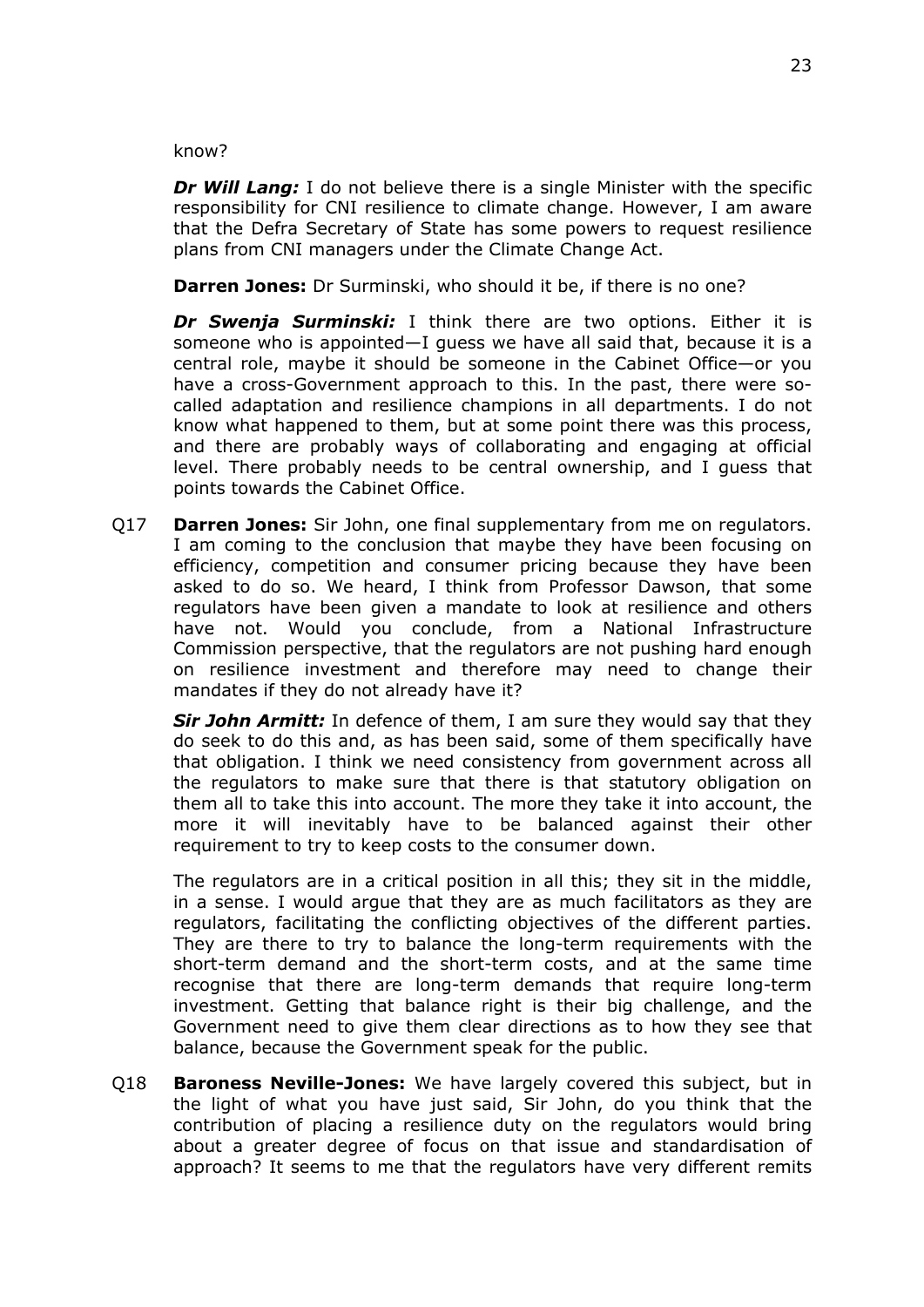stemming from different historic beginnings, and there is very little standard shape to their duties.

# *Sir John Armitt:* Yes.

# **Baroness Neville-Jones:** What do you think about that?

*Sir John Armitt:* I think it is a good point. One might say that now is the time to have a good look at whether there is consistency across the direction they are given, against the very significant challenge that we have been discussing today. Regulators will say that they are independent, but they have to act within a framework, and that framework needs to be set down by government in a consistent way.

# **Baroness Neville-Jones:** And statutory?

*Sir John Armitt:* Yes.

**Baroness Neville-Jones:** Yes, that is what I think, too. Thank you.

Q19 **The Chair:** We have come to an end, but could I venture, with apologies, to ask if somebody would like to give us an indication of what they think stress testing would look like in practice?

*Sir John Armitt:* I will have a go. In a sense, stress testing is saying, "Here is a series of outcomes that we wish to achieve. Here is a series of standards", and you would then have to sit down and devise how you would do that. Largely, you would have to do it in a theoretical sense. You cannot just whistle up the wind, so you have to test things against how your infrastructure will react to changing environmental circumstances in a modelled way.

I am sure there will be no shortage of people able to pull together the appropriate models, the algorithms and so on to do that. I am not suggesting for a minute that it is easy, but clearly, from the scale of what we have been discussing today, it is necessary as a way to try to make progress. Dr Surminski is probably more of an expert in this area than I am.

*Dr Swenja Surminski:* We are currently experiencing a wave of stress testing in the financial sector. I do a lot of work with the Bank of England on climate stress testing, and I think there are interesting lessons to be learned. I do not want to go into detail, but the key point is that a stress test is only as good as what you do with the result. That really needs to be part of the process. I have noticed that particularly in the corporate sector there is a tendency to take reporting, stress testing and scenario analysis as part of adaptation in itself. You only adapt or become resilient when you take action, so that needs to be part of the process, but there are some interesting lessons coming out of the financial services sector.

**Baroness Neville-Jones:** If COBRA can fake a tourist incident, it ought to be able to fake outage of some kind.

**The Chair:** A good point. Thank you very much. Thank you very much